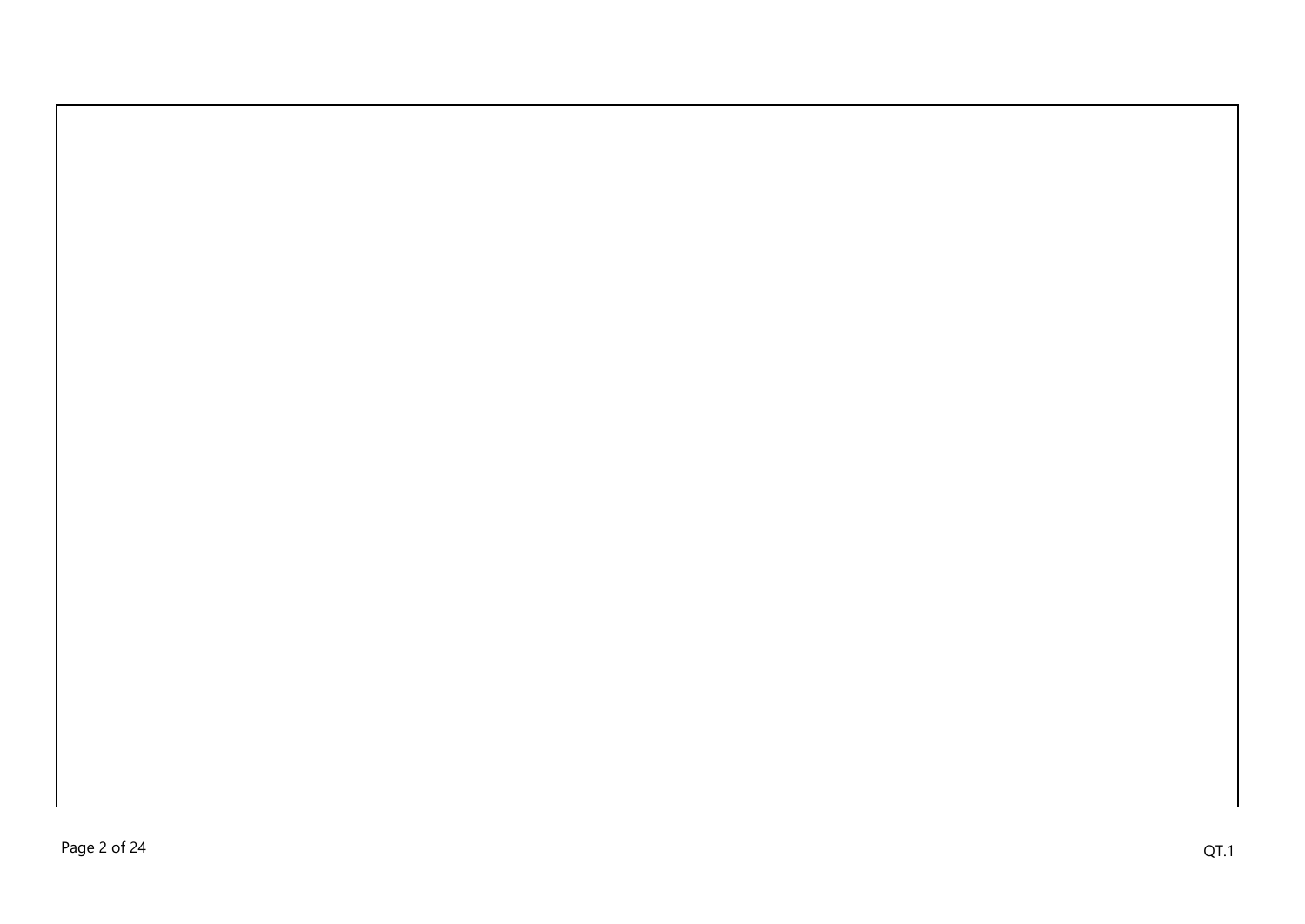| #                        | Island         | House Name    | Name                      | Sex         | National ID | ، ه ، بر <u>م</u>             | ىئرىتر                                           |
|--------------------------|----------------|---------------|---------------------------|-------------|-------------|-------------------------------|--------------------------------------------------|
|                          | GDh. Thinadhoo |               |                           |             |             |                               |                                                  |
| 1                        | GDh. Thinadhoo | Aafaluge      | Rifga Mohamed Zahir       | F           | A253868     | پر د ،<br>پرونو،              | بروته وره دو ته رقم                              |
| $\overline{2}$           | GDh. Thinadhoo | Aagaraa       | Hawwa Maisam Mohamed      | F           | A293424     | پرسمہ                         | رەپ كەرسى دىرەرد<br>بەھ كەرسىر دېرمرىر           |
| 3                        | GDh. Thinadhoo | Aagaraa       | Nafiz Hussain             | M           | A317125     | پرسمہ                         | شروش برستهرش                                     |
| $\overline{\mathcal{L}}$ | GDh. Thinadhoo | Aagaraa       | Fathimath Maaheen Mohamed | F           | A317128     | پرسمہ                         |                                                  |
| 5                        | GDh. Thinadhoo | Aanamaal      | Easa Riluwan              | M           | A106236     | پر پر ہ<br>مرکز پ             | اپرڪ <sub>مو</sub> ڪويس                          |
| 6                        | GDh. Thinadhoo | Aashtha       | Aminath Azlifa            | $\mathsf F$ | A049386     | پر ده پر<br>مرشومی            | أزويته أرجع وو                                   |
| $\overline{7}$           | GDh. Thinadhoo | Aashtha       | Ahmed Dhain Zuhury        | M           | A377699     | ره ده.<br>در شوه              | גפקד האת יל די ה                                 |
| 8                        | GDh. Thinadhoo | Aaveli        | Fathimath Abdul Raoof     | F           | A105814     | وحمحر                         | CONSOCO 100                                      |
| 9                        | GDh. Thinadhoo | Aaveli        | Sabaahath Abdul Rauf      | $\mathsf F$ | A317496     | وحمحر                         | נמני נסיסניהם<br>היסגם גם <i>נגמ</i> צמצ         |
| 10                       | GDh. Thinadhoo | Afsaanaage    | Fareena Yoosuf            | F           | A105346     | برو شەيدى<br>مە <b>ز</b>      | ۇ پېڭر ئۆسۈ                                      |
| 11                       | GDh. Thinadhoo | Alamaa Villa  | Hussain Abdulla           | M           | A121341     | پرځو څرگ                      | جرحريثر الكافدالله                               |
| 12                       | GDh. Thinadhoo | Alamaa Villa  | Ahmed Abdulla             | M           | A317926     | ىر ئەڭ <sub>مۇ</sub> گە       | برەرو برەۋراللە                                  |
| 13                       | GDh. Thinadhoo | Alamaa Villa  | Ahusan Abdulla            | M           | A365604     | بزيزة وقر                     | م حرث من من من الله                              |
| 14                       | GDh. Thinadhoo | Alanaasimaage | Thahumeena Adam           | F           | A125897     | ر ئەنگەسىزى<br>مەنزىتىر       | ر د پر پره<br>تورد شر                            |
| 15                       | GDh. Thinadhoo | Alanaasimaage | Zimna Adam                | F           | A253989     | ر ئە ئەر ئ <sup>ەر ئ</sup> ە  | ىردىگە ئەترى                                     |
| 16                       | GDh. Thinadhoo | Alanaasimaage | Suzuna Adam               | $\mathsf F$ | A317605     | ر ريگر په ده په<br>مرمو شرح د | روویژ پروه                                       |
| 17                       | GDh. Thinadhoo | Alaska        | Fathmath Raufa            | F           | A316910     | ىر ئەرەپە<br>مەخرىسىلىق       | وٌجوحَ مَدَ وَ                                   |
| 18                       | GDh. Thinadhoo | Alithari      | Ahmed Jaah Mohamed        | M           | A316927     | وكمعرضي                       | ر ه ر د په د در ه ر د<br>مربروتر نج پر و پرمروتر |
| 19                       | GDh. Thinadhoo | Amaaz         | Zaruwath Zubair           | F           | A253410     | بروه                          | ג כג כ כב ב                                      |
| 20                       | GDh. Thinadhoo | Amaaz         | Ahmed Yunaish Zubair      | M           | A301388     | رژی                           | גם גב בית בי הבא בי                              |
| 21                       | GDh. Thinadhoo | Amsaa Villa   | Fareeda Hassan            | F           | A105528     | ا ئەڭ سەھ بۇ ئى               | ۇ بوتۇ - ئەسكىلە                                 |
| 22                       | GDh. Thinadhoo | Amsaa Villa   | Fathimath Niusha          | F           | A105531     | ئەۋستىموقە                    | و مودة سمية                                      |
| 23                       | GDh. Thinadhoo | Amsaa Villa   | Harisath Ali Didi         | F           | A124346     | رَ دُ سُنَّمَو خَر            | ترمرة وكالمعروب                                  |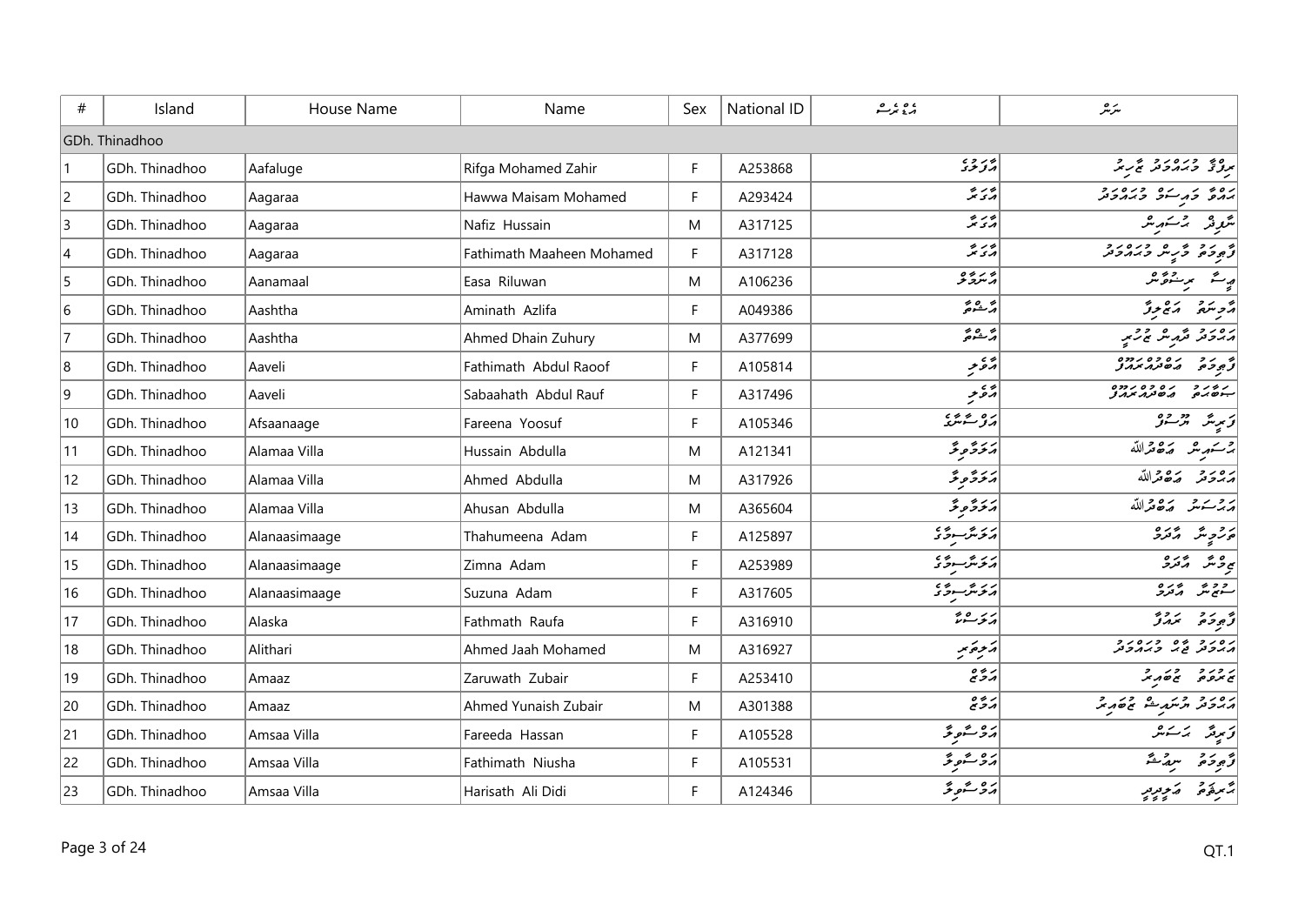| 24 | GDh. Thinadhoo | Araaroot aage         | Shirhana Rasheed            | F  | A317924 |                                                                                                                                                                                                                                                                                                                                   | شىرترتىگە - ئۈستىرتى                                    |
|----|----------------|-----------------------|-----------------------------|----|---------|-----------------------------------------------------------------------------------------------------------------------------------------------------------------------------------------------------------------------------------------------------------------------------------------------------------------------------------|---------------------------------------------------------|
| 25 | GDh. Thinadhoo | Araaroot aage         | Fathimath Rasheedha         | F. | A354700 | ر پر دده پر د<br>در بر برج در د                                                                                                                                                                                                                                                                                                   | توجوخا المتحفظة                                         |
| 26 | GDh. Thinadhoo | Arafaathu             | Ahmed Zahir                 | M  | A012315 | بر بر د و<br>هر تر تر می                                                                                                                                                                                                                                                                                                          | برەرو پچ پە                                             |
| 27 | GDh. Thinadhoo | Arlux                 | Asifa Abdul Latheef         | F. | A080268 | ۇ برىز ئە                                                                                                                                                                                                                                                                                                                         | ره وه ر<br>پره تر پر تر و<br>ةُ سِوِرَّ                 |
| 28 | GDh. Thinadhoo | Arlux                 | Ashraf Mohamed              | M  | A085486 | ۇ برىز ئە                                                                                                                                                                                                                                                                                                                         | و ره ر و<br><i>و پر</i> و تر<br>بر ۵ بر ٥<br>در شه مربو |
| 29 | GDh. Thinadhoo | Arlux                 | Mariyam Azlifa              | F  | A316867 | ۇ برىرە مە                                                                                                                                                                                                                                                                                                                        | د ۱۵ د ۲۵ وگړ                                           |
| 30 | GDh. Thinadhoo | Asia                  | Ahmed Waheed                | M  | A025525 | يئا <b>سى</b> پېر                                                                                                                                                                                                                                                                                                                 | دەر د ئەر                                               |
| 31 | GDh. Thinadhoo | Asia                  | Aminath Wafa Waheed         | F. | A306190 | ي ب<br>د سر                                                                                                                                                                                                                                                                                                                       | أأدويتماهم أوتقى أوارد                                  |
| 32 | GDh. Thinadhoo | Asia                  | Ibrahim Faarih Ahmed Waheed | M  | A350617 | ي<br>مرسستر                                                                                                                                                                                                                                                                                                                       | معترو ومرد مددو ورو                                     |
| 33 | GDh. Thinadhoo | Aslu                  | Aishath Khazagath Abdulla   | F. | A306146 | رمشو                                                                                                                                                                                                                                                                                                                              | ق مشوم زيج و ره قرالله                                  |
| 34 | GDh. Thinadhoo | Asrafeege             | Fathimath Samahath Waheed   | F. | A105113 | لەسشە ئىزىي ئە                                                                                                                                                                                                                                                                                                                    | و و د د د د د د                                         |
| 35 | GDh. Thinadhoo | Asrafeege             | Azham Waheed                | M  | A316888 | ىز س <sup>9</sup> ىخرى <sub>مى</sub> ئ                                                                                                                                                                                                                                                                                            | ره ره و در د<br>(په نور د کاروگر                        |
| 36 | GDh. Thinadhoo | Atheenaa              | Thahmeena Luthufee          | F  | A105323 | ړ په پر                                                                                                                                                                                                                                                                                                                           | أبرد بثر المحبوبي                                       |
| 37 | GDh. Thinadhoo | Atheenaa              | Mohamed Irushad             | M  | A105324 | ر<br>مەمبەتىر                                                                                                                                                                                                                                                                                                                     | ورەرو مەشگى                                             |
| 38 | GDh. Thinadhoo | Atheenaa              | Shahida                     | F  | A131902 | ړې پر                                                                                                                                                                                                                                                                                                                             | ىشەرىتر                                                 |
| 39 | GDh. Thinadhoo | Atheenaa              | Abdulla Luthufee            | M  | A318483 | لأمويتر                                                                                                                                                                                                                                                                                                                           | برە داللە ھەمچ                                          |
| 40 | GDh. Thinadhoo | Baabussalaam          | Aishath Ahlam               | F. | A151626 | پ <sup>ر و</sup> ه به دیږه                                                                                                                                                                                                                                                                                                        | ه در ده ده وه<br>مگرشوهی مربر وج                        |
| 41 | GDh. Thinadhoo | <b>Bahaaree Villa</b> | Mizna Ahmed                 | F. | A104706 | ە ئەبرە ۋ                                                                                                                                                                                                                                                                                                                         | د ع نثر مدر در د                                        |
| 42 | GDh. Thinadhoo | <b>Bahaaree Villa</b> | Nazna Ahmed                 | F. | A111588 | ە ئەبرە ۋ                                                                                                                                                                                                                                                                                                                         | ىرە بۇ بەر دەر د                                        |
| 43 | GDh. Thinadhoo | Bahaaree Villa        | Mohamed Javiz Ahmed         | M  | A153294 | ە ئەبرە ئ <sup>ۇ</sup>                                                                                                                                                                                                                                                                                                            | 1010 פ 1010 פ 1010<br>פגרכת פ 1950 קיבת                 |
| 44 | GDh. Thinadhoo | Bahaaree Villa        | Adam Ismail                 | M  | A251183 | ۇ ئەبىرە م <sup>ۇ</sup>                                                                                                                                                                                                                                                                                                           | وسنتورو<br>ء ر ہ<br>پر تر تر                            |
| 45 | GDh. Thinadhoo | <b>Bahaaree Villa</b> | Lubna Ismail                | F  | A305561 | ۇ ئەبىرە م <sup>ۇ</sup>                                                                                                                                                                                                                                                                                                           | وەشەر مەۋرۇ                                             |
| 46 | GDh. Thinadhoo | <b>Bahaaree Villa</b> | Lubanath Ismail             | F  | A352022 | ۇ ئەبىرە م <sup>ۇ</sup>                                                                                                                                                                                                                                                                                                           | ىر سەئۇم بۇ<br>و ه بر د<br>مره سره                      |
| 47 | GDh. Thinadhoo | Bahaaruge             | Naazneen Fathuhy            | F  | A160585 | ر و د ،<br>ن <i>ه ر</i> بو ،                                                                                                                                                                                                                                                                                                      | مدهم سرمر و در در بر<br>مدین استان                      |
| 48 | GDh. Thinadhoo | <b>Beach Rest</b>     | Maanee Rasheed              | M  | A253991 | $\begin{bmatrix} 0 & 0 & 0 & 0 \\ 0 & 0 & \sqrt{16} & 0 \\ 0 & 0 & 0 & \sqrt{16} & 0 \\ 0 & 0 & 0 & 0 & \sqrt{16} & 0 \\ 0 & 0 & 0 & 0 & 0 & 0 \\ 0 & 0 & 0 & 0 & 0 & 0 \\ 0 & 0 & 0 & 0 & 0 & 0 \\ 0 & 0 & 0 & 0 & 0 & 0 \\ 0 & 0 & 0 & 0 & 0 & 0 \\ 0 & 0 & 0 & 0 & 0 & 0 & 0 \\ 0 & 0 & 0 & 0 & 0 & 0 & 0 \\ 0 & 0 & 0 & 0 & $ | ئ <sup>ې</sup> س ئر <sub>ىشو</sub> تر                   |
| 49 | GDh. Thinadhoo | Binmatheege           | Zeenath Latheef             | F  | A104006 | ھ مر تر مي<br>پر                                                                                                                                                                                                                                                                                                                  | ىم ئىر ئىم ئىچە ئى                                      |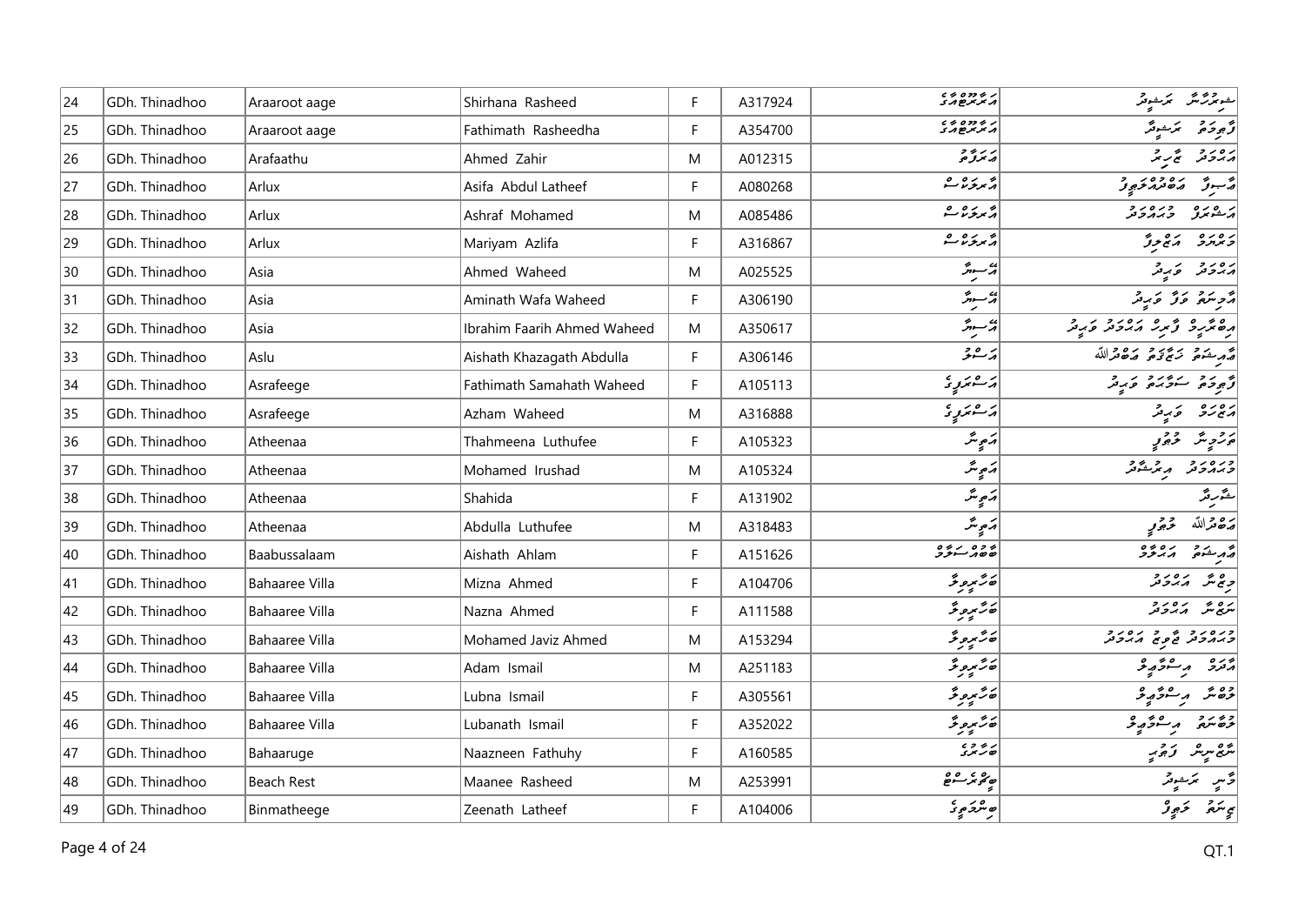| 50 | GDh. Thinadhoo | Binmatheege       | Nadhiya Latheef       | F           | A104008 | ە ئىر ئەم<br>ئىر ئىسىم                     | شورشر<br>مسترورش<br>ځوړ                                                                                                                                                                                                                                                                                                                                                                                                                                         |
|----|----------------|-------------------|-----------------------|-------------|---------|--------------------------------------------|-----------------------------------------------------------------------------------------------------------------------------------------------------------------------------------------------------------------------------------------------------------------------------------------------------------------------------------------------------------------------------------------------------------------------------------------------------------------|
| 51 | GDh. Thinadhoo | Binmatheege       | Mariyam Rugiyya       | $\mathsf F$ | A104311 | ە ئىر<br>ئىرىخىمى ئ                        | وبروه<br>و مي د<br>مر <sub>کب</sub> ر در                                                                                                                                                                                                                                                                                                                                                                                                                        |
| 52 | GDh. Thinadhoo | Binmatheege       | Sheeza Latheef        | F           | A316676 | ە پەر<br>ئەسرىي تەرىخ                      | $\frac{2}{\epsilon} \sum_{\substack{\mu \\ \nu \\ \nu}}$<br>ځېږو                                                                                                                                                                                                                                                                                                                                                                                                |
| 53 | GDh. Thinadhoo | Bulbulaage        | Ahmed Sinan           | M           | A083304 | و ه و و »<br><b>ت</b> ه <del>و</del> ته و  | رەرد سەشھ                                                                                                                                                                                                                                                                                                                                                                                                                                                       |
| 54 | GDh. Thinadhoo | Czechoslovia      | Mariyam Mohamed       | $\mathsf F$ | A104554 | ى ەھەر ھەر<br>مى                           | و ره ر و<br><i>و ټ</i> ه <del>و</del> تر<br>ر ه ر ه<br><del>د</del> بربرگ                                                                                                                                                                                                                                                                                                                                                                                       |
| 55 | GDh. Thinadhoo | Czechoslovia      | Aishath Zamha Zaheem  | $\mathsf F$ | A253864 | ې ه ۴۵ په په<br>کونا سوڅرمر                | ر د د ده ده د سر د مخارج کرد د                                                                                                                                                                                                                                                                                                                                                                                                                                  |
| 56 | GDh. Thinadhoo | Czechoslovia      | Hussain Mohamed       | M           | A306226 | <sup>ى ە</sup> ر مەسىر بەر                 | ج شهر شده در ۱۵۷۶                                                                                                                                                                                                                                                                                                                                                                                                                                               |
| 57 | GDh. Thinadhoo | Dearest           | Masoodha Hussain      | F           | A105522 | ۽ هر بر ڪ ھ                                | و معدود او در هر                                                                                                                                                                                                                                                                                                                                                                                                                                                |
| 58 | GDh. Thinadhoo | Dearest           | Hafseena Saeed        | F           | A105524 | ۽ هر تر شوھ                                | روب شر سکھونٹر<br>بروب سکھونٹر                                                                                                                                                                                                                                                                                                                                                                                                                                  |
| 59 | GDh. Thinadhoo | Dearest           | Aminath Alfa Ahmed    | $\mathsf F$ | A253967 | ۽ پر پر <sub>ص</sub> وم                    | أدوسمي أرجود المردوس                                                                                                                                                                                                                                                                                                                                                                                                                                            |
| 60 | GDh. Thinadhoo | Dearest           | Nuha Saeed            | F           | A317308 | ۽ هر برڪ ھ                                 | پژرمختصر مستقرر اللہ                                                                                                                                                                                                                                                                                                                                                                                                                                            |
| 61 | GDh. Thinadhoo | Dearest           | Mohamed Aiman Habeeb  | M           | A317310 | ۽ هر بئر ڪي                                | כנסנב ההכית הםם                                                                                                                                                                                                                                                                                                                                                                                                                                                 |
| 62 | GDh. Thinadhoo | Demmark aage      | Fathimath Saamiya     | F           | A317958 | ، ه و م و ه ،<br>د <del>و</del> و برنا د د | ۇيوخۇ شۇرۇ                                                                                                                                                                                                                                                                                                                                                                                                                                                      |
| 63 | GDh. Thinadhoo | Dhanas            | Mariyam Inaya Farooq  | $\mathsf F$ | A319293 | ترىئرىشە                                   | גם גם המידי הידי                                                                                                                                                                                                                                                                                                                                                                                                                                                |
| 64 | GDh. Thinadhoo | Dhilbahaaruge     | Nasheela Ali          | F           | A073128 | ه در ۶ و ۷<br>درگرفت تر بور                | للرسوقى الكافح                                                                                                                                                                                                                                                                                                                                                                                                                                                  |
| 65 | GDh. Thinadhoo | Dhilbahaaruge age | Reki Futhu            | M           | A122565 | ه د د د د د د د<br>درمون ترد د د           | بۇروۋە                                                                                                                                                                                                                                                                                                                                                                                                                                                          |
| 66 | GDh. Thinadhoo | Dhinmanaa         | Fathimath Ahmed       | F           | A317396 | <sub>مر</sub> ىرى ئىر                      | و دو ده دور                                                                                                                                                                                                                                                                                                                                                                                                                                                     |
| 67 | GDh. Thinadhoo | Dhinmanaa         | Najahath Ahmed        | F           | A317562 | مر مركز مگر                                | ىر پەر ج<br>سرچ بر م<br>بر 2 ر ح<br>م <i>ر</i> بر <del>د</del> تر                                                                                                                                                                                                                                                                                                                                                                                               |
| 68 | GDh. Thinadhoo | Earth             | Zaraa Rasheed         | F           | A317099 | پر ہ<br>مرسمی                              | ئے تین سیکسیونٹر                                                                                                                                                                                                                                                                                                                                                                                                                                                |
| 69 | GDh. Thinadhoo | Earth             | Zaahy Rasheed         | F           | A317102 | پر ہ<br>مرسمی                              | $\begin{array}{ccccc}\n\mathcal{Z}_{2} & \mathcal{Z}_{2} & \mathcal{Z}_{2} & \mathcal{Z}_{3} & \mathcal{Z}_{4} & \mathcal{Z}_{5} & \mathcal{Z}_{6} & \mathcal{Z}_{7} & \mathcal{Z}_{8} & \mathcal{Z}_{9} & \mathcal{Z}_{9} & \mathcal{Z}_{1} & \mathcal{Z}_{1} & \mathcal{Z}_{2} & \mathcal{Z}_{3} & \mathcal{Z}_{4} & \mathcal{Z}_{5} & \mathcal{Z}_{6} & \mathcal{Z}_{7} & \mathcal{Z}_{8} & \mathcal{Z}_{9} & \mathcal{Z}_{9} & \mathcal{Z}_{1} & \mathcal{$ |
| 70 | GDh. Thinadhoo | Earth             | Ibrahim Zawhu Rasheed | M           | A341721 | پر<br>مرسم                                 | مەھەر ئەر ئەر ئەسىم                                                                                                                                                                                                                                                                                                                                                                                                                                             |
| 71 | GDh. Thinadhoo | Eedhegalu         | Saddam Mohamed        | M           | A317634 | ېږ ټرنر تر<br>پ                            | ره ده دره در د<br>سوړندن د بر د تر                                                                                                                                                                                                                                                                                                                                                                                                                              |
| 72 | GDh. Thinadhoo | Ever Light        | Hassan Shiyam         | M           | A105837 | أموعر مخرم هج                              | بركسكس خوردو                                                                                                                                                                                                                                                                                                                                                                                                                                                    |
| 73 | GDh. Thinadhoo | Ever Light        | Ali Siyam             | M           | A317735 | بموسوده                                    | ړې سورو<br>مړينې                                                                                                                                                                                                                                                                                                                                                                                                                                                |
| 74 | GDh. Thinadhoo | Faahi             | Ziyanath Abbas        | $\mathsf F$ | A253889 | و<br>تر ر                                  | پر بڑ ہے<br>سی مرسمبر<br>رەپچە                                                                                                                                                                                                                                                                                                                                                                                                                                  |
| 75 | GDh. Thinadhoo | Faahi             | Khadeeja Hussain      | F           | A317109 | و<br>قرس                                   | ترميعً بركسمه مر                                                                                                                                                                                                                                                                                                                                                                                                                                                |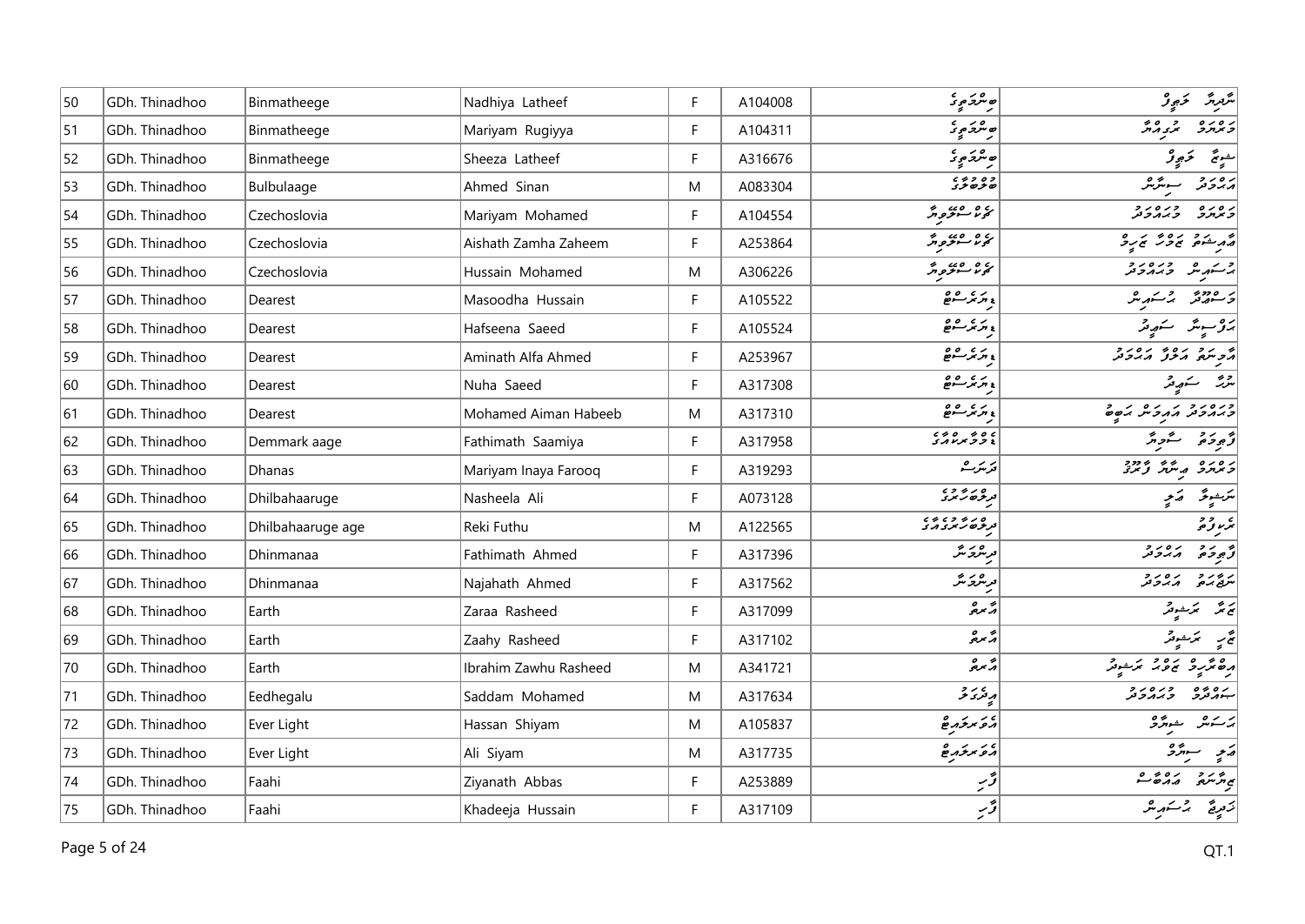| 76  | GDh. Thinadhoo | Faahi             | Afraah Abbas           | M  | A317110 | و<br>ترس                                                 | رەپچە<br>بره پور<br>مرکز مربر                               |
|-----|----------------|-------------------|------------------------|----|---------|----------------------------------------------------------|-------------------------------------------------------------|
| 77  | GDh. Thinadhoo | Faahi             | Zuruath Abbas          | F. | A317111 | $\frac{1}{2}$                                            | رەپچە<br>و و ر و<br>مح محرجر ح                              |
| 78  | GDh. Thinadhoo | Faahi             | Azhar Abbas            | M  | A317113 | ۇر<br>ئ                                                  | ەرەپە<br>ىر جە ئەتەر                                        |
| 79  | GDh. Thinadhoo | Faaz              | Aminath Rasheeda       | F  | A032782 | ی مح<br>ترنبی                                            | أرمر وسنرة<br>ىمەسىمىتىر                                    |
| 80  | GDh. Thinadhoo | Fassiya           | Fathimath Ali          | F  | A104351 | ئە ئەرىبىر<br>س                                          | ا تۇ جۇ جۇ ج<br>ەتىر                                        |
| 81  | GDh. Thinadhoo | Fazaa             | Hassan Moosa           | Μ  | A106070 | ئوشہ                                                     | برستەھر<br>دو مع                                            |
| 82  | GDh. Thinadhoo | Fehinir           | Mariyam Sakeena        | F  | A026718 | ۇرىبرىژ                                                  | سەَ بىر<br>ر ه ر ه<br><del>ر</del> بربرگ                    |
| 83  | GDh. Thinadhoo | Femoaraage        | Ibrahim Siddeeq        | M  | A028116 | ه ۶ پر <sup>ج</sup><br>تو <del>و</del> بو <sub>ت</sub> و | رەشرە بىرەر <i>ە</i>                                        |
| 84  | GDh. Thinadhoo | Femoaraage        | Aminath Shurufa Iqbaal | F  | A319872 | ې <i>۵ په پ</i><br>تو د مرد                              | ة روم شورو ووه و                                            |
| 85  | GDh. Thinadhoo | Fenmuli           | Ibrahim Abdulla        | M  | A105257 | ۇ ئەچە بىر                                               | ر <i>ە يۈرە</i><br>مەمرى مەھىراللە                          |
| 86  | GDh. Thinadhoo | Fenmuli           | Ali Abdulla            | M  | A317063 | ۇ پرد ئر                                                 | أقه قائد الله                                               |
| 87  | GDh. Thinadhoo | Fenmuli           | Aminath Abdulla        | F. | A317065 | ۇمۇدىر                                                   | مذحر سترقم وكاله تحالله                                     |
| 88  | GDh. Thinadhoo | Fenmuli           | Ahmed Aish Arif        | Μ  | A331835 | اؤعدفمر                                                  | גפיב גול האים היקר                                          |
| 89  | GDh. Thinadhoo | Feydhoo           | Mohamed Fikree         | Μ  | A048515 | درود<br>تو تعر                                           | ورەر د دىھر<br>دىدمەدىر دىمبر                               |
| 90  | GDh. Thinadhoo | Feydhoo           | Ibrahim Zaid           | M  | A309423 | درود<br>تو تعر                                           | ת <i>ביציב</i> התנג                                         |
| 91  | GDh. Thinadhoo | Feydhoo           | Mariyam Zidma Mohamed  | F  | A309430 | درود<br>توفر                                             | גפגם פרש 1979 ברי<br>קיצו <i>נ</i> ל <sub>19</sub> 84 בממכת |
| 92  | GDh. Thinadhoo | Feydhoo           | Aminath Zahiya Mohamed | F. | A361256 | درود<br>توفر                                             | أثرم معجم المراكب وبرود و                                   |
| 93  | GDh. Thinadhoo | Fifty Five uthuru | Fathimath Waheeda      | F  | A105700 | ږ ژو <u>ې</u> زېږ ه د د د                                | قەدىقى قايدىگە                                              |
| 94  | GDh. Thinadhoo | Finivaage         | Shadiya Mahir          | F  | A052663 | او مدینې<br>پ                                            | شَمرير دُ رَبَّر                                            |
| 95  | GDh. Thinadhoo | Finivaage         | Mariyam Shumrath Mahir | F  | A162789 | ار سرچ <sup>ي</sup><br><u>سرچ</u> چ                      |                                                             |
| 96  | GDh. Thinadhoo | Finivaage         | Jeeza Mahir            | F  | A317130 | وسرة و                                                   | يې تگە ئەگەر تىر                                            |
| 97  | GDh. Thinadhoo | Finivaage         | Ahmed Maish Adam       | Μ  | A317132 | و سرچ <sup>ي</sup>                                       | -<br>رور و محمد شوره<br>مدوند و مش                          |
| 98  | GDh. Thinadhoo | Fiyaathoshige     | Nahiya Mohamed         | F  | A304215 | و پر پر<br>پر مربو سر پر                                 | شريد ورەرو                                                  |
| 99  | GDh. Thinadhoo | Foreign Villa     | Mohamed Faroog         | Μ  | A044022 | ېزىر ش <sub>ەر</sub> ئە                                  | כנסנכ שככם<br><i>כג</i> ו <i>ג</i> כנ <i>ג צ</i> יג         |
| 100 | GDh. Thinadhoo | Foreign Villa     | Mohamed Waheed         | M  | A052020 | قرمر شرعر محر                                            | כנסנכ גב<br> כמהכת פֿמֲת                                    |
| 101 | GDh. Thinadhoo | Foreign Villa     | Aishath Faanu          | F  | A105298 | ۇ <sub>مر</sub> ىئر <sub>ىر</sub> ئە                     | ۇ بەيدە ئەتىر                                               |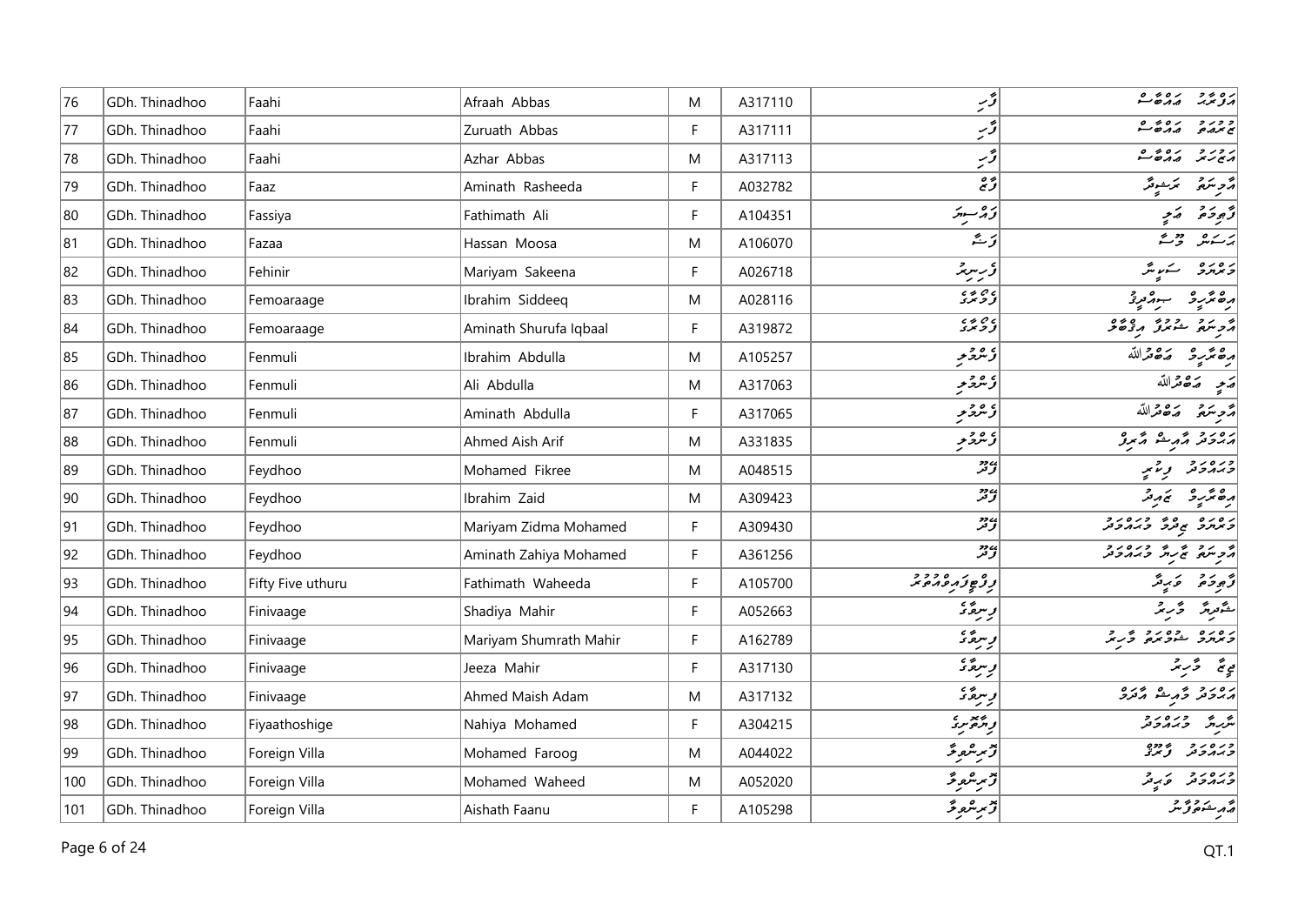| 102 | GDh. Thinadhoo | Foreign Villa    | Aminath Mohamed          | F           | A105299 | ۇ برى <sub>شم</sub> و ئ <sup>ۇ</sup> | و ره ر و<br>تر پر ژنگر<br>أثر حريجو                                                      |
|-----|----------------|------------------|--------------------------|-------------|---------|--------------------------------------|------------------------------------------------------------------------------------------|
| 103 | GDh. Thinadhoo | Foreign Villa    | Khadheeja Mohamed        | F           | A318398 | ز<br>ئ <sup>ىر بى</sup> رمىرىگە      | ترْمِرِيَّ<br>و ره ر و<br><i>و پر</i> و تر                                               |
| 104 | GDh. Thinadhoo | Foreign Villa    | Mariyam Mohamed          | $\mathsf F$ | A318400 | بر بر بر <sub>عب</sub> و بحر         | ر ہ ر ہ<br><del>ر</del> بربرو<br>و ر ه ر و<br><i>و پر</i> و تر                           |
| 105 | GDh. Thinadhoo | Foreign Villa    | Ahmed Mohamed            | M           | A318401 | ۇ <sub>مرىنىمو</sub> ئۇ              | و ره ر و<br><i>د ب</i> رگرفر<br>پروژو                                                    |
| 106 | GDh. Thinadhoo | Frenzy           | Mohamed Majid            | M           | A063885 | إقرىئرمىي                            | ورەر د ئې تر                                                                             |
| 107 | GDh. Thinadhoo | Frenzy           | Shimna Rasheed           | $\mathsf F$ | A253920 | د ، ه هر<br>تر مر شر <sub>س</sub> ح  | جروش ترجر                                                                                |
| 108 | GDh. Thinadhoo | Gaakureli        | Ibrahim Rasheed          | M           | A091042 | ۇ دې<br>د ئاتلىر                     | رەنزىر ترىنونر                                                                           |
| 109 | GDh. Thinadhoo | Gardam           | Afraa Farooq             | $\mathsf F$ | A317544 | په ره<br>د نام                       | پره پو<br>یر دو ہ<br>تر محر <sup>ب</sup> ی                                               |
| 110 | GDh. Thinadhoo | Goayaa Uthurubai | Ismail Hassan            | M           | A316873 | م و د د د د .<br>د مرم و رځم         | ر جۇرپۇ بارىكە                                                                           |
| 111 | GDh. Thinadhoo | Gofi             | Mariyam Hisanath Saeed   | F           | A304515 | تخمخ                                 | دەرە بەشكە سەپە                                                                          |
| 112 | GDh. Thinadhoo | Gundolhi         | Hussain Adam             | M           | A096358 | وه بور                               | 2 سەر شەرە                                                                               |
| 113 | GDh. Thinadhoo | Gundolhi         | Mohamed Hussain          | M           | A096360 | د ه بو<br>ۍ مرغ مو                   | ورەرو ئەسكەش                                                                             |
| 114 | GDh. Thinadhoo | Gundolhi         | Ismail Nasrah Hussain    | M           | A254033 | و ه بو<br> ۍ مرغ مو                  | وصفحوه عرضت المسكر                                                                       |
| 115 | GDh. Thinadhoo | Gundolhi         | Ibrahim Hussain          | M           | A317976 | و ه بو<br> ۍ مترنا مړ                | معترج بمنهر                                                                              |
| 116 | GDh. Thinadhoo | Gundolhi         | Firusha Hussain          | F           | A317978 | د ه بو<br>د مکړې مو                  | ويرتثق برستهرش                                                                           |
| 117 | GDh. Thinadhoo | Haash            | Shafrath Shaheed         | F           | A253792 | رژیئه                                | شور برو سندر ته                                                                          |
| 118 | GDh. Thinadhoo | Happy Ground     | Ahmed Naseem             | M           | A011784 | <sup>ى</sup> پە <i>قىدە</i> بىرى     | أرەر ئەسرە                                                                               |
| 119 | GDh. Thinadhoo | Happy Ground     | Aishath Naseema          | F           | A061524 | ې په <i>د د و</i> ه و                | و<br>وأمر شكوتو المستركب                                                                 |
| 120 | GDh. Thinadhoo | Havaanaa         | Ibrahim Nashith Rasheed  | M           | A253922 | ىر ئەشر                              | أرە ئۇرۇ ئۇشرۇ ئۇشوتر                                                                    |
| 121 | GDh. Thinadhoo | Haveylee         | <b>Ahmed Manik</b>       | M           | A076127 | ريمو<br>رومو                         | ره د در<br>  د بر د ترو سره                                                              |
| 122 | GDh. Thinadhoo | Haveylee         | Hafeeza Anees            | F           | A106243 | ريمي                                 | برَوٍ يَوَ " مَ سِرِ ک                                                                   |
| 123 | GDh. Thinadhoo | Haveylee         | Mariyam Khushma Musthafa | $\mathsf F$ | A158309 | ريى<br>رۇپە                          | ره ره ده ده ده دره<br>د بربرد گشور د جوړ                                                 |
| 124 | GDh. Thinadhoo | Haveylee         | Ali Almaah Ahmed         | M           | A317949 | رىيە                                 | وكمستحر والمتحدث والمراكب                                                                |
| 125 | GDh. Thinadhoo | Haveylee         | Hussain Almaas Ahmed     | M           | A317951 | ريمي                                 | ج ڪرمر مرور صدر در در                                                                    |
| 126 | GDh. Thinadhoo | Haze             | Mohamed Waheed           | M           | A103998 | مئ جم<br>  مئ                        |                                                                                          |
| 127 | GDh. Thinadhoo | Haze             | Samau Waheed             | F           | A297006 | ره ه<br>مربع                         | ر ديو د مور د محمد بر د بر د بر د بر د بر د به در استاده کرد .<br>مسئون د به او کاربر در |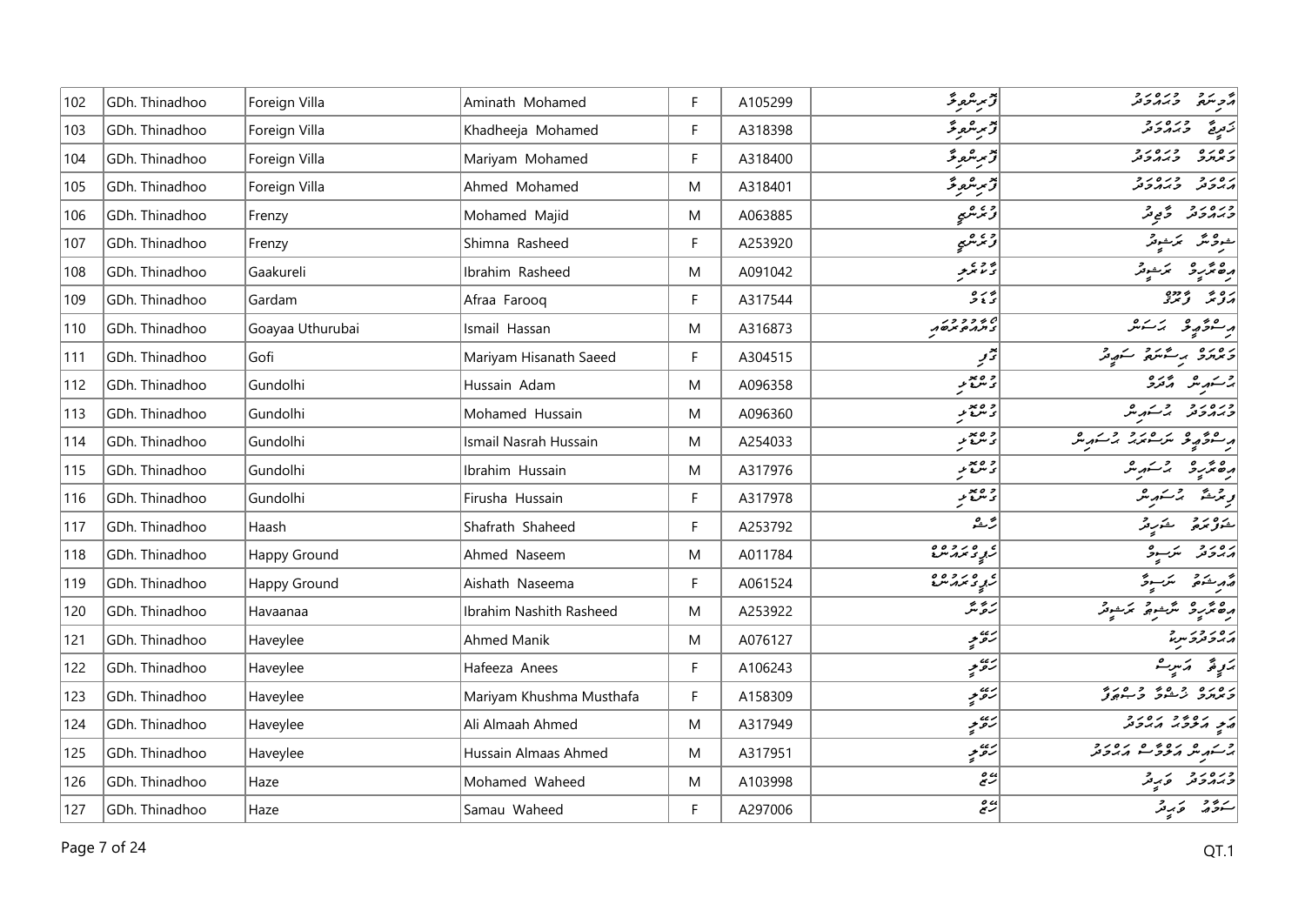| 128 | GDh. Thinadhoo | Haze          | Ahmed Saaid Waheed      | M           | A345007 | پر مح<br>  مربع                           | ړه د د عمر ته ځ په تر                   |
|-----|----------------|---------------|-------------------------|-------------|---------|-------------------------------------------|-----------------------------------------|
| 129 | GDh. Thinadhoo | Heenaa        | Salthanath Rasheed      | E           | A084940 | ىرىتىر                                    | سكوجوسرة الممرشوش                       |
| 130 | GDh. Thinadhoo | Hiari         | Raaid Waheed Ahmed      | M           | A317276 | رِ پر                                     | بمرد و د د د د د                        |
| 131 | GDh. Thinadhoo | Hiyaa         | Hazif Mohamed           | M           | A302389 | رپڙ                                       | و رە ر د<br>تر پر تر تر<br>چې د گل      |
| 132 | GDh. Thinadhoo | Honey Season  | Aminath Aana Waheed     | $\mathsf F$ | A078683 | ئەسەسە يەيھە<br>سىسىيە                    | مُ و سَرَةِ مُ سُرَّ ءَ رِ تَر          |
| 133 | GDh. Thinadhoo | Honey Season  | Mubthasim Waheedh       | M           | A253595 | ئەبىر سەيچە بىر<br>ئەسىمە                 | وەھ دە ئەبىر                            |
| 134 | GDh. Thinadhoo | Husmeemu      | Mohamed Ali             | M           | A053104 | <sup>و</sup> ڪ <sub>مو</sub> و            | ورەرو كەي                               |
| 135 | GDh. Thinadhoo | Husnoo Villa  | Aminath Moosa           | F           | A372433 | <sup>ح</sup> ەسىتىمو ئە                   | أروبتره وحرث                            |
| 136 | GDh. Thinadhoo | Ifa           | Mohamed Muaz Abdulla    | M           | A330309 | وقر                                       | وره رو ووو ره دالله                     |
| 137 | GDh. Thinadhoo | Ivory House   | Ahmed Hamzil Ali        | M           | A254015 | ە ئەبە ئەيرىر ئە <sup>م</sup> ە           | رورو رو <sub>يو</sub> و <sub>مک</sub> ر |
| 138 | GDh. Thinadhoo | Ivory House   | Shamila Ali             | F           | A317755 | ا ئەر ئەس ئەرقىت<br>كەنبە                 | لمشروقى الأمر                           |
| 139 | GDh. Thinadhoo | Jamra         | Aminath Hussain         | F           | A054807 | ر ہ<br>قع حر مگر                          | أدوسم بالمسكر                           |
| 140 | GDh. Thinadhoo | Jamra         | Shimla Rasheed          | F           | A072702 | پر ہ پڑ                                   | شوۋىخى ئېزىشوتىر                        |
| 141 | GDh. Thinadhoo | Jemnee House  | Mohamed Imad            | M           | A026569 | ئ <sub>ە</sub> ۋ <sub>سرىكە</sub> ر قىلىم | כנסנכ הבב                               |
| 142 | GDh. Thinadhoo | Jemnee House  | Mohamed Naseem          | M           | A036869 | ء و <sub>سریر</sub> پر م                  | ورەرو شرىدۇ                             |
| 143 | GDh. Thinadhoo | Jemnee House  | Aminath Riyasa          | F           | A080542 | ە ئەس <i>رىر قە</i> ر                     | ومحر يتمر مروثة                         |
| 144 | GDh. Thinadhoo | Jemnee House  | Moosa Razeen Mueen      | M           | A317090 | پروسرپر ژے<br>  پروسرپر ژے                | دخش برې په د وړ پر                      |
| 145 | GDh. Thinadhoo | Jemnee House  | Aminath Afraaha Ibrahim | F           | A317092 | <sub>ئ</sub> و <sub>سریر تمر م</sub>      |                                         |
| 146 | GDh. Thinadhoo | Kaafoorumaage | Asiya Mohamed           | F           | A112479 | ه دو و د پ<br>ما تو بور پ                 | و دره در در د                           |
| 147 | GDh. Thinadhoo | Kaafoorumaage | Ahmed Naafiu Mohamed    | M           | A253993 | ۶ وه و ۶ و.<br>ما تو مورد ی               | رورد شرد درورد                          |
| 148 | GDh. Thinadhoo | Kaafoorumaage | Nazeera Mohamed         | $\mathsf F$ | A317660 | ۶ دو و ۶<br>  ما تو بوری                  | سَمْرٍ مَدَّ - در د                     |
| 149 | GDh. Thinadhoo | Kaafoorumaage | Shameeza Mohamed        | F           | A317667 | ه دو و د پ<br>ما تو بور پ                 | شَرْحٍ حَ رَحْمَدَ مَرْ                 |
| 150 | GDh. Thinadhoo | Kaafoorumaage | Nazeeh Mohamed          | M           | A317668 | ۶ وه و ۶ و.<br>ما تو مورد ی               | أتكبي ورورد                             |
| 151 | GDh. Thinadhoo | Kandufennage  | Afsah Abdulla           | M           | A317689 | ر سره په ه ر په<br>ماسيد نومبرس           | مروسة مكافرالله                         |
| 152 | GDh. Thinadhoo | Karankaage    | Shadiya Ali             | F           | A095750 | ر ر ه و د ،<br>ما بر سرد د                | شَّمَرِيَّز رَبِّ                       |
| 153 | GDh. Thinadhoo | Karankaage    | Mohamed Yooman Ahmed    | M           | A253450 | ر ر ه و د ،<br>ما مرس د د                 | כנסני הרגם נסנים<br>במהכת תכית המכת     |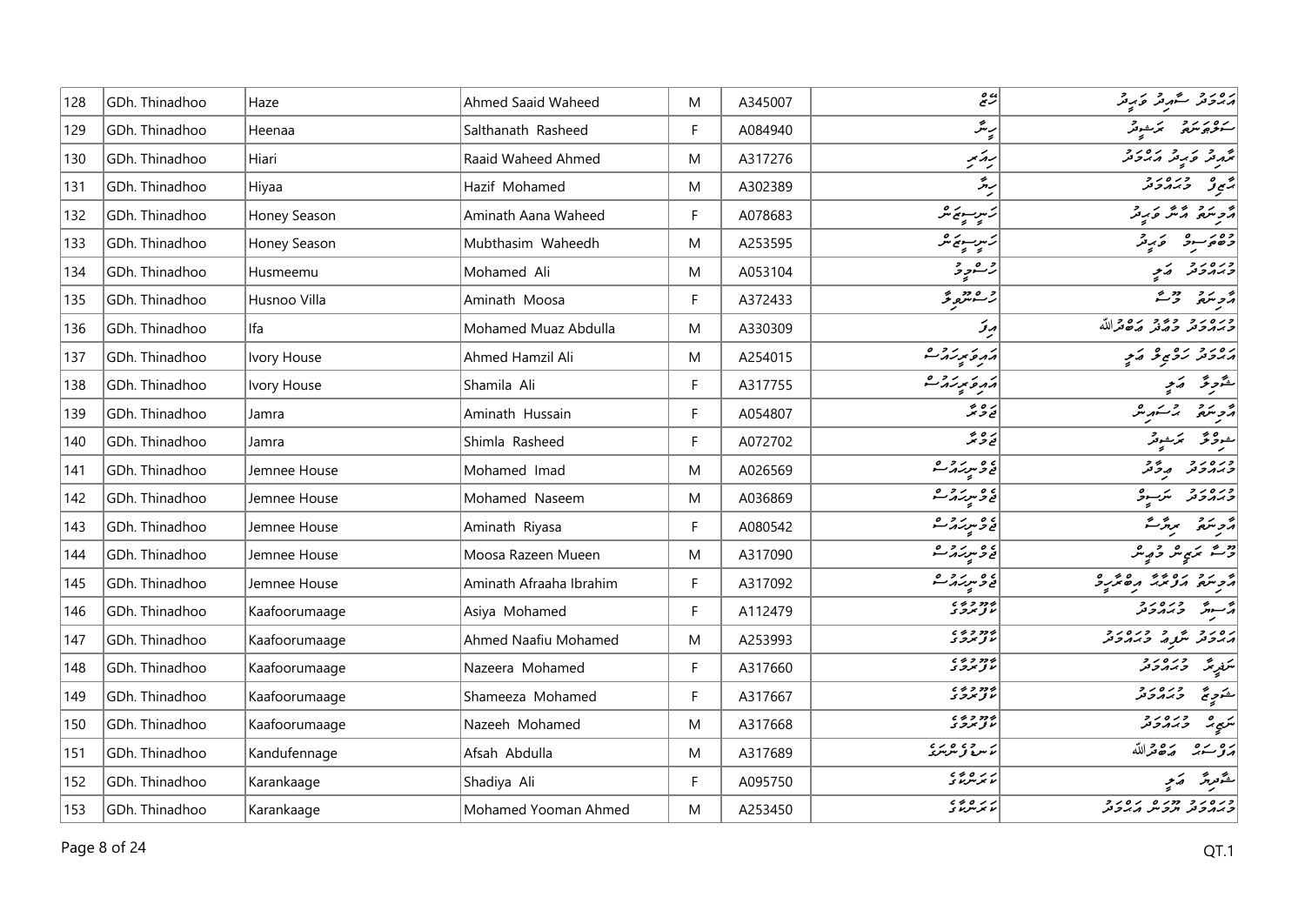| 154 | GDh. Thinadhoo | Karankaage     | Shaheema Ali               | F           | A318888 | ر ره ۶۵<br>ما بر مرما د             | ىشەرىچ<br>ئ<br>ەئىر                                       |
|-----|----------------|----------------|----------------------------|-------------|---------|-------------------------------------|-----------------------------------------------------------|
| 155 | GDh. Thinadhoo | Karankaage     | Ibrahim Ali                | M           | A318889 | ر ر ه و »<br>ما مرس د               | ەر ھەترىر <i>3</i>                                        |
| 156 | GDh. Thinadhoo | Kasthoorige    | Mariyam Hussain            | F           | A105134 | ر دود د<br>ماڪھونبرد                | ر ه ر ه<br>د بربر د<br>جەسەمبەش <sub>ى</sub>              |
| 157 | GDh. Thinadhoo | Kasthoorige    | Asim Hussain               | M           | A105256 | ر ۶۶۵ و.<br>ما سسومي موري           | پر ہے<br>مرسسہ خ                                          |
| 158 | GDh. Thinadhoo | Kedhifashuvige | Mohamed Shiyam             | M           | A045396 | ء مرتر تر <sub>حر</sub> ء<br>م      | و ر ه ر د<br>د بر پر تر<br>شەدگرى                         |
| 159 | GDh. Thinadhoo | Kedhifashuvige | Maimoonath Abdulla         | $\mathsf F$ | A078306 | ئامىرى تر <sub>ىم</sub> تە          | ەھەتراللە<br>ر دور د<br><del>ز</del> در سره               |
| 160 | GDh. Thinadhoo | Kenereege      | Mariyam Hanoonath Hamdhoon | $\mathsf F$ | A329070 | ع متن پر مح<br>م                    | קסקס קחבקים קסחים<br>פיזנוקים קייקויות הפינקויו           |
| 161 | GDh. Thinadhoo | Keyvakuge      | Nuzrath Afeef              | M           | A045731 | در د د<br>ما و ما د                 | د د د د<br>سره پره<br>ە ئو ۋ                              |
| 162 | GDh. Thinadhoo | Kinaareege     | Niaasha Ibrahim            | F           | A253930 | ىدىتىرىدى<br>س                      | ە ھەمەر ج<br>سرممش                                        |
| 163 | GDh. Thinadhoo | Kinaareege     | Naveesh Ibrahim            | M           | A318453 | ىر مېژىيە <sup>ي</sup>              | برە ئۈرۈ<br>سَموِثٌ                                       |
| 164 | GDh. Thinadhoo | Konima         | Zafir Abdulla              | M           | A125459 | لأمبرقه                             | برە قرالله<br>خوريز                                       |
| 165 | GDh. Thinadhoo | Konima         | Zaafirath Abdulla          | F           | A150237 | لأسرقه                              | پ <sup>ج</sup> پو بر ج<br>برەقراللە                       |
| 166 | GDh. Thinadhoo | Konima         | Zifaaf Abdulla             | M           | A384700 | لأمبرقه                             | ىج قرٌ تۇ<br>برە قراللە                                   |
| 167 | GDh. Thinadhoo | Kudhimaa       | Mohamed Saeed              | M           | A023831 | مذمرةً                              | و ره ر و<br>د بر د تر<br>سكهرقر                           |
| 168 | GDh. Thinadhoo | Kulhidhoshuge  | Ibrahim Ali                | M           | A111051 | و پوو ،<br>ما نوفر نړۍ              | ە ھەترىر <sup>ە</sup><br>ەتىر                             |
| 169 | GDh. Thinadhoo | Kulhidhoshuge  | Mariyam Ali                | F           | A111052 | و مو و ء<br>ما عرفر مرد             | أوجهود أمامي                                              |
| 170 | GDh. Thinadhoo | Kulhidhoshuge  | Aminath Dhimna Mohamed     | F           | A124507 | و پوو ،<br>ما <sub>کو</sub> تر تر پ | הקיימה נקבית כמחכת                                        |
| 171 | GDh. Thinadhoo | Kulhidhoshuge  | Aishath Ali                | F.          | A124842 | و پوو ،<br>ما نوفرمزی               | وكرمشتمو الكامح                                           |
| 172 | GDh. Thinadhoo | Kulhidhoshuge  | Aminath Ali                | F           | A141094 | و مووو،<br>ما نوفر نرو              | ۇ جە ئىكە<br>رځ پو                                        |
| 173 | GDh. Thinadhoo | Kulhidhoshuge  | Mohamed Shaamih Nazim      | M           | A386009 | د پرور<br>تا پرېژنژۍ                | ورەرو ھۇدر شرور                                           |
| 174 | GDh. Thinadhoo | Kulhidhoshuge  | Hussain Shammah Nazim      | M           | A389570 | و پوو ،<br>ما نوفر نړۍ              | و سور مده ده و در در در در استفاده<br>بر سور سور در ستفرد |
| 175 | GDh. Thinadhoo | Kunnaaruge     | Ahmed Haleem               | M           | A037015 | د ه پر د ،<br>پړسربرۍ               | رەرو رو                                                   |
| 176 | GDh. Thinadhoo | Kunnaaruge     | Aishath Naseema            | F           | A304490 | د ه پر د ،<br>پاسرسربرد             | وأوسفكم الكرسوم                                           |
| 177 | GDh. Thinadhoo | <b>Kusum</b>   | Siyama Hassan              | F           | A319584 | يزيزه                               | سىدىخ<br>برسەيىتىر                                        |
| 178 | GDh. Thinadhoo | Laalu Mahallu  | Abdulla Mufeed             | M           | A316625 | ء د ر ر ه د<br>نرن پر ر             | يرەقراللە<br>ترتوتر                                       |
| 179 | GDh. Thinadhoo | Leema          | Ali Zayyan Nizam           | M           | A253768 | مجرشح                               | أَمَرِ بِهِ وَمُحْمَدٍ سِهْرِ وَ                          |
|     |                |                |                            |             |         |                                     |                                                           |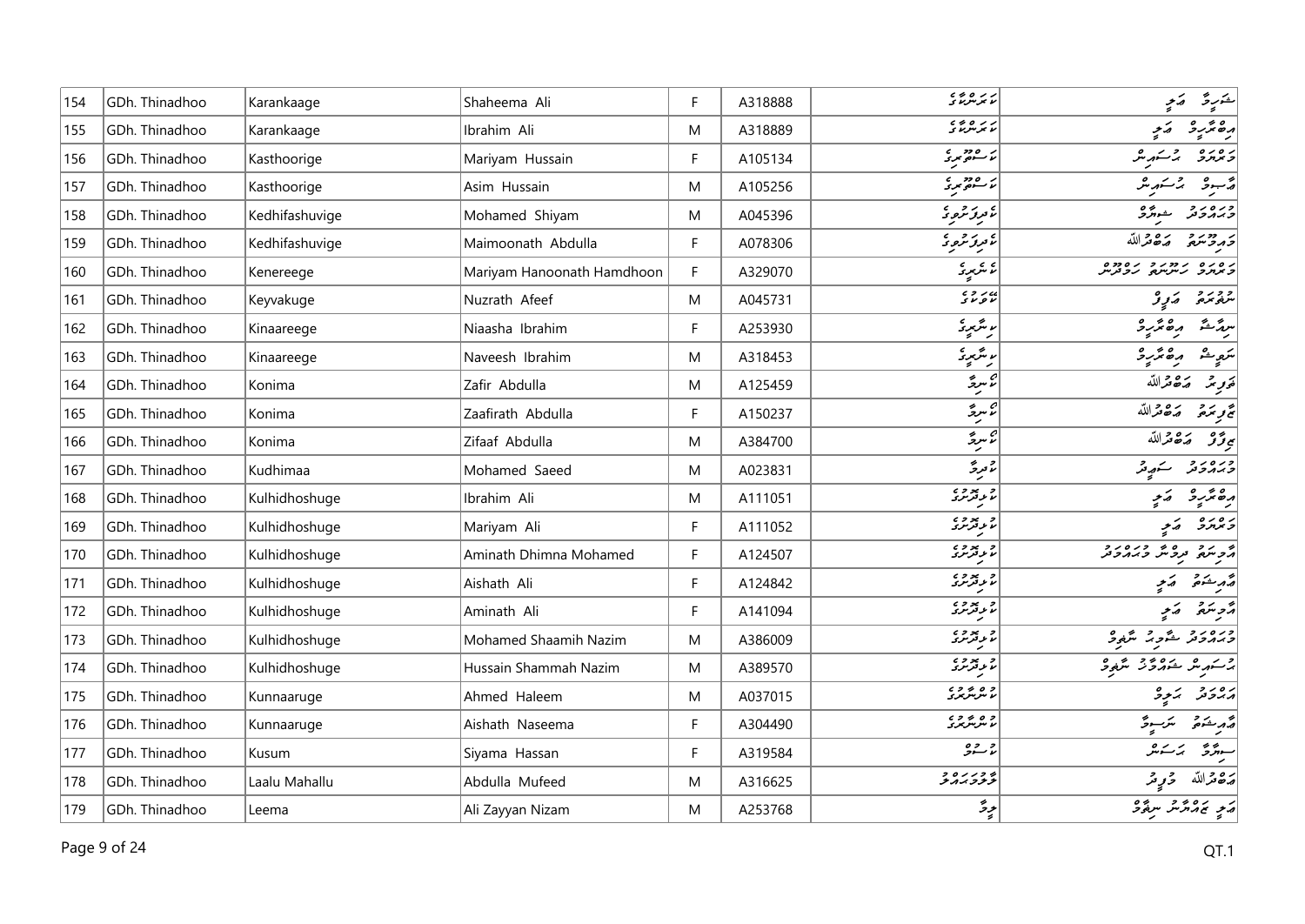| 180 | GDh. Thinadhoo | Leema           | Ahmed Zahil Nizam         | M           | A316435 | مجرشح                     | ەردىيە ئەربى سەئ                                        |
|-----|----------------|-----------------|---------------------------|-------------|---------|---------------------------|---------------------------------------------------------|
| 181 | GDh. Thinadhoo | Life Boy        | Ahmed Hussain             | M           | A112342 | خهروهمر                   | ره رو ورده                                              |
| 182 | GDh. Thinadhoo | Life Boy        | Abdulla Hussain           | M           | A112343 | خدرهمر                    | مەھەراللە جەسكەب                                        |
| 183 | GDh. Thinadhoo | Life Boy        | Aminath Hussain           | F           | A112345 | خهروهمر                   | ومحر ملتقى بالمسكر مثر                                  |
| 184 | GDh. Thinadhoo | Life Boy        | Ali Hussain               | M           | A297630 | خدوګمر                    | ەكىيە ئەسكىرىش                                          |
| 185 | GDh. Thinadhoo | Life Nation     | Mohamed Wishah            | M           | A300290 | اير <mark>وعي ش</mark> مش | ورەرو بەشكە                                             |
| 186 | GDh. Thinadhoo | Light Zone      | Hussain Imthiyaz          | M           | A053120 | جروح ع                    | جسكريثر الرقرمرقر                                       |
| 187 | GDh. Thinadhoo | Lightning Villa | Mizna Rasheed             | F           | A119515 | خەرقخ سرىئىدىرىگە         | <i>دې</i> م تر سمره شوند                                |
| 188 | GDh. Thinadhoo | Lightning Villa | Shizna Rasheed            | F           | A153179 | خەرقچ سرىئىدىرىگە         | <br>  شویخ مگر   امکر شویگر                             |
| 189 | GDh. Thinadhoo | Lightning Villa | Zimna Rasheedh            | $\mathsf F$ | A331639 | خەرقخ سرىئىدىرىگە         | ى ئۇنىڭر بىر شونىر                                      |
| 190 | GDh. Thinadhoo | Lightning Villa | Nizna Rasheed             | F           | A331640 | فرَمرڠ مرىثى وقر          | سرچ مگر - مرکسونر<br>سرچ مگر - مرک                      |
| 191 | GDh. Thinadhoo | Lightning Villa | Khilna Rasheed            | F           | A334940 | خەرقچىرىئىدىرىگە          | رِ وَ مَنْ عَرَ عَبِيدِ مِنْ                            |
| 192 | GDh. Thinadhoo | Lily Rose       | Nafhath Hassan            | F           | A317514 | <del>ر دی</del> ر شه      | برەرد برىكە                                             |
| 193 | GDh. Thinadhoo | Lilymaage       | Aishath Amani             | $\mathsf F$ | A344617 | ووڈ ڈ<br>ر                | ۇرشۇ دۇس                                                |
| 194 | GDh. Thinadhoo | Limoariyaa      | Riayath Hassan            | F           | A105133 | ودكريز                    | برويرو بركاش                                            |
| 195 | GDh. Thinadhoo | Limoariyaa      | Abdul Azeez Hassan        | M           | A119709 | ودكريز                    | גە גיבה <sub>א</sub> ם גבית                             |
| 196 | GDh. Thinadhoo | Liver Pool      | Hassan Waheed             | M           | A104363 | ا پر پر دوه<br>مرکز شر    | برَسك عَ بِرِيْرٌ                                       |
| 197 | GDh. Thinadhoo | Lucky Star      | Ibrahim Nazim             | M           | A098358 | <br> دىرىشقى<br>          | رەئرىر شۆر                                              |
| 198 | GDh. Thinadhoo | Maadhelaa       | Mariyam Shimaamath        | F           | A317529 | ر در در<br>تر تر تر       | وبروه<br>شو <del>گر</del> گرم<br>مر                     |
| 199 | GDh. Thinadhoo | Maadhooni       | Mubarik Abdulla           | M           | A105695 | ۇ دىر سر                  | وصحره وكافرالله                                         |
| 200 | GDh. Thinadhoo | Maadhooni       | Aishath Zunainath Abdulla | F           | A124582 | ۇقۇمىر                    | ومرشؤه بمتمر شعر وكامتنالله                             |
| 201 | GDh. Thinadhoo | Maafaru         | Shidhatha Shareef         | F           | A091842 | و د د<br>و تو بر          | شوترة شريرتى                                            |
| 202 | GDh. Thinadhoo | Maahal          | Yoosuf Seemaan Rasheed    | M           | A254046 | ۇرۇ                       | מי כם הפית ה <sub>שב</sub> ת                            |
| 203 | GDh. Thinadhoo | Maahal          | Moosa Saasaan Rasheedh    | M           | A350926 | ۇرۇ                       | دە مەن ئەسىرى ئەسىر ئەرەپ ئەرەپ<br>ئەسىر ئاسىرىكى ئەسىر |
| 204 | GDh. Thinadhoo | Maain           | Nuha Ahmed                | F           | A254059 | ځېږ شر                    | ورو ده د ور                                             |
| 205 | GDh. Thinadhoo | Maalam          | Ahmed Rajuvaan Rafeeg     | M           | A393502 | ۇنزۇ                      | رەر د روپە مەر چ                                        |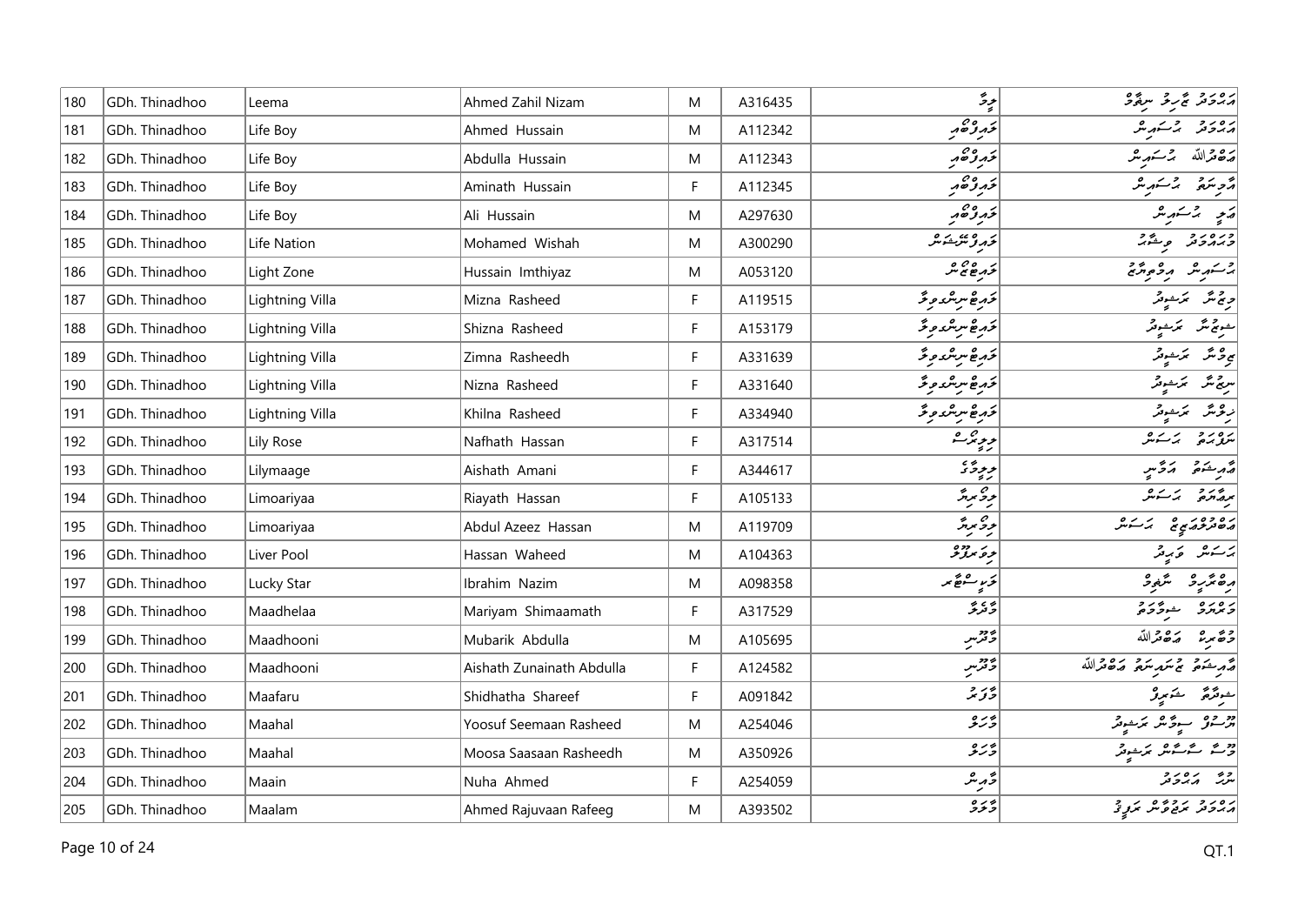| 206 | GDh. Thinadhoo | Maaolhu   | Shimhad Ahmed             | M         | A105854 | پر بر و<br>و پر نو               | شوتر تر بر مرد و                                    |
|-----|----------------|-----------|---------------------------|-----------|---------|----------------------------------|-----------------------------------------------------|
| 207 | GDh. Thinadhoo | Maavina   | Mohamed Musthaeen Latheef | M         | A105986 | ڈوبئر                            | ورەرو وەرپە ئەچ                                     |
| 208 | GDh. Thinadhoo | Maavina   | Ibrahim Muthasim Latheef  | M         | A317758 | قرُحرِ مَدَ                      | رە ئرىد دەۋبىر دەر                                  |
| 209 | GDh. Thinadhoo | Mahi      | Mariyam Hifaaza Ahmed     | F         | A104338 | ځې                               | גם גם הרבה גם גב                                    |
| 210 | GDh. Thinadhoo | Mahi      | Aminath Maahi Ahmed       | F         | A253784 | ځېږ                              | أأوسكم ومراد المرود                                 |
| 211 | GDh. Thinadhoo | Mahi      | Hidha Ahmed               | F         | A267794 | ځېږ                              | رنگ در ژورو                                         |
| 212 | GDh. Thinadhoo | Mahi      | Hawwa Hudha Ahmed         | F         | A287896 | ائربر                            | رەپ دەردە<br>پەرە رىر مەدوىر                        |
| 213 | GDh. Thinadhoo | Mahi      | Mohamed Masaau Ahmed      | M         | A334141 | ځېږ                              | כנסג כ"ג מיני גריב<br>הממכת כ"מ ממכת                |
| 214 | GDh. Thinadhoo | Makhumaa  | Masroor Shareef           | ${\sf M}$ | A297552 | ۇزۇ                              | ر و در در خوری<br>در در خورد خوری<br>در شهر خورد در |
| 215 | GDh. Thinadhoo | Makhumaa  | Anoosha Shareef           | F         | A338707 | ۇزۇ                              |                                                     |
| 216 | GDh. Thinadhoo | Mala      | Fathimath Ahmed Waheed    | F         | A096157 | ترتر                             | و د د د د د د د د                                   |
| 217 | GDh. Thinadhoo | Mala      | Zamath Ahmed Waheed       | F         | A163512 | ترتر                             | ג 2000 נפרד גרי                                     |
| 218 | GDh. Thinadhoo | Maleha    | Shujaau Mohamed           | M         | A306233 | ر ۽ پي                           | و ده و دره د و<br>شونځ په رخ و تر                   |
| 219 | GDh. Thinadhoo | Manaaru   | Mohamed Nizam             | M         | A096875 | ىر شرحه                          | ورەرو سۇۋ                                           |
| 220 | GDh. Thinadhoo | Manaaru   | Nikaayath Nizam           | F         | A359642 | ىر شرحه                          | سرچ و<br>سرىدىقى                                    |
| 221 | GDh. Thinadhoo | Manaaru   | Nahaafath Nizam           | F         | A359643 | ىر بۇرى<br>جەنئىرىمە             | ىر بەر ج<br>سرىر تو بى<br>سرچو                      |
| 222 | GDh. Thinadhoo | Medhuri   | Huzamath Ahmed            | F         | A113438 | وقرمر                            | برور و<br>ح مجر پر ح<br>مرفتر <del>ح</del> ر        |
| 223 | GDh. Thinadhoo | Meneelaa  | Ilhama Abdulla            | F         | A105743 | ى بىرىگە<br>ئ                    | مرمرمز مكافرالله                                    |
| 224 | GDh. Thinadhoo | Meneelaa  | Ismail Abdullah           | M         | A105744 | ى <sub>سرى</sub> تى<br>ئ         | مرحوً موسعة مقابلة                                  |
| 225 | GDh. Thinadhoo | Milaavaru | Aishath Nashfa            | F         | A305284 | حر محرّى تر                      | ر<br>د کار شکوه سرشوگر                              |
| 226 | GDh. Thinadhoo | Mina      | Hussain Shifaau Jaleel    | M         | A389898 | حريثر                            | بر مسكر مشرور و المحافي المحر                       |
| 227 | GDh. Thinadhoo | Moment    | <b>Ahmed Manik</b>        | M         | A070542 | ج و ه ه<br>و و سرچ               | גפגבגה<br>גלב בגבת ה                                |
| 228 | GDh. Thinadhoo | Moment    | Mohamed Nafiz             | ${\sf M}$ | A144895 | 2 ء ه ه<br>  <del>5</del> د سرچ  | ورەرو شرقر                                          |
| 229 | GDh. Thinadhoo | Moment    | Fazna Mohamed             | F         | A147910 | و ء مرچ                          | و رە ر د<br>تر پروتر<br>ۇ ئەشر                      |
| 230 | GDh. Thinadhoo | Moon Beam | Mariyam Shifa             | F         | A293068 | در مهور                          | ر ہ ر ہ<br><del>ر</del> بربرگ<br>شوقر               |
| 231 | GDh. Thinadhoo | Morning   | Mariyam Shainy Mohamed    | F         | A253911 | <sup>9</sup> سرىترى <sub>م</sub> | ו סום באתית כנסוד                                   |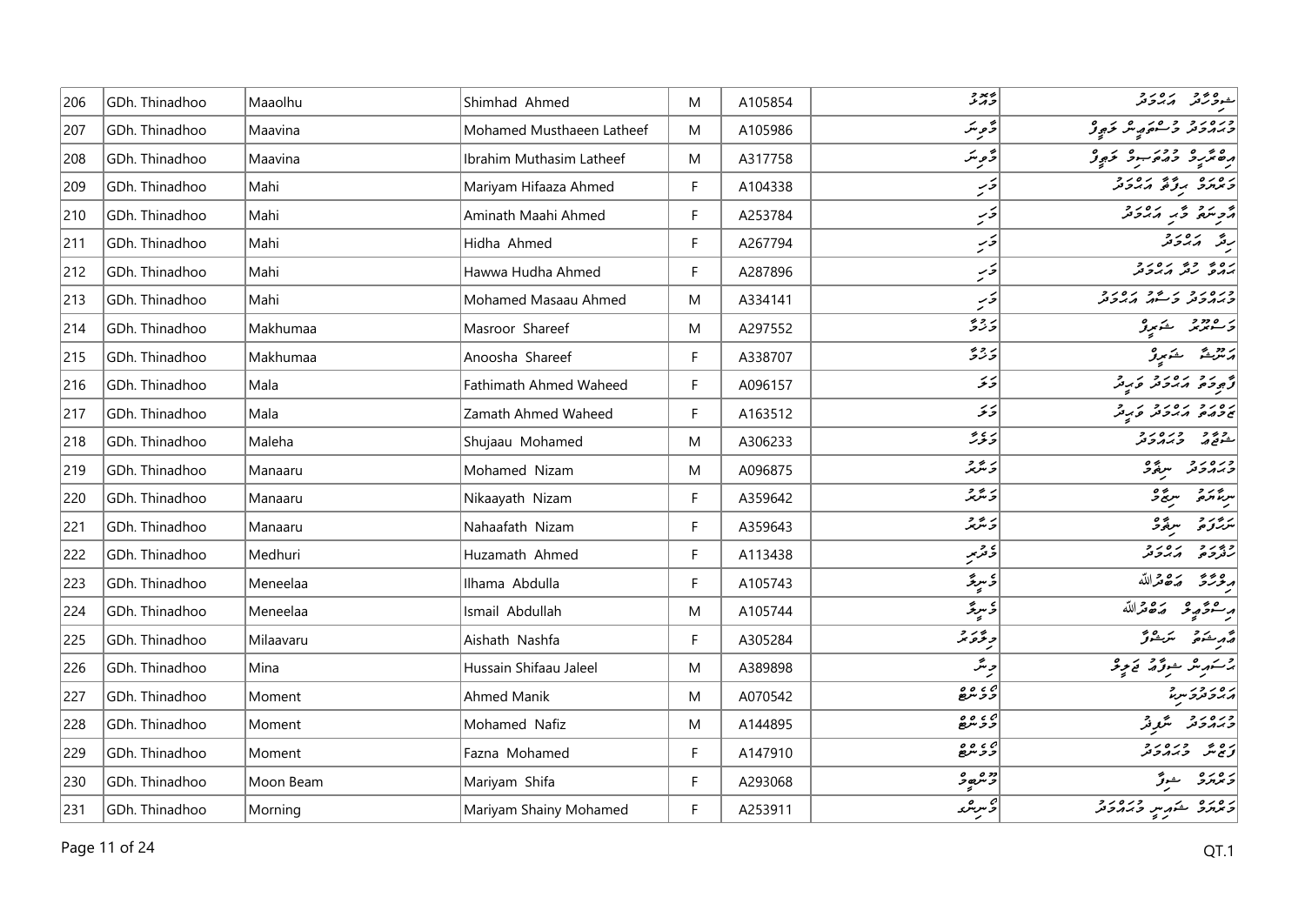| 232 | GDh. Thinadhoo | Morning Sun  | Fathimath Shuzfeen        | F         | A105116 | ئۇ بىر <i>بىرى سەنگ</i> ە        | توجوحو ستوج تو مر                             |
|-----|----------------|--------------|---------------------------|-----------|---------|----------------------------------|-----------------------------------------------|
| 233 | GDh. Thinadhoo | Morning Sun  | Aishath Shazneen          | F         | A105118 | ئۇ س <i>رىئى</i> مەكسىر          | ۇرشۇق شۇقمىرىتر                               |
| 234 | GDh. Thinadhoo | Morning Sun  | Aminath Shavaaheen Naseer | F         | A316906 | ئۇسرىئىمە سەنگە                  |                                               |
| 235 | GDh. Thinadhoo | Mulammaage   | Shifaza Naeem             | F         | A317853 | و ره و »<br>د <del>و</del> د د د | خودمج الكهرمي                                 |
| 236 | GDh. Thinadhoo | Nafa         | Naahee Ibrahim            | F         | A319794 | سروٌ                             |                                               |
| 237 | GDh. Thinadhoo | Neeluge      | Mohamed Abdulla           | M         | A045654 | ىرو،<br>ئە                       | ورەرو دەرلە                                   |
| 238 | GDh. Thinadhoo | Neeluge      | Zifleena Hassan           | F         | A088459 | ىرو،<br>ئە                       | يوقويتر   برسكتر                              |
| 239 | GDh. Thinadhoo | Neeluge      | Nazira Hassan             | F         | A105076 | سرچري                            | شَعِيمٌ - يَرَسَمْر                           |
| 240 | GDh. Thinadhoo | Neeluge      | Ahmed Assad               | ${\sf M}$ | A119517 | سرچري<br>په                      | גפגב גםגב<br>הגבע הביהיב                      |
| 241 | GDh. Thinadhoo | Neeluge      | Ismail Naisan Hassan      | M         | A334499 | سرپری                            | رەۋر ئىرىكى ئىكى                              |
| 242 | GDh. Thinadhoo | Neeluge      | Ibrahim Nashiu Hassan     | M         | A356348 | سرچري                            | مەھكەر ئىشرىم بەسكىر                          |
| 243 | GDh. Thinadhoo | Neeluge      | Mariyam Nazaafath Hassan  | F         | A377826 | سرو ۽<br>پ                       | رەرە بەددە بەر                                |
| 244 | GDh. Thinadhoo | Nelshon      | Fathimath Najeeba         | F         | A045058 | <u>، و د ک</u> ر هر              | تزود منبيءً                                   |
| 245 | GDh. Thinadhoo | Nevi         | Nizna Zahir               | F         | A304419 | شعرِ                             | سرچ مگر گچ سرچر                               |
| 246 | GDh. Thinadhoo | New Beach    | Nizna Moosa               | F         | A335675 | سرړځي<br>په                      | دومع<br> سرچ مثر                              |
| 247 | GDh. Thinadhoo | Niru         | Aneega Mohamed            | F         | A102603 | سریڑ                             | و ره ر و<br><i>د ب</i> رگرفر<br>لئرسيقحه      |
| 248 | GDh. Thinadhoo | Niru         | Basharath Adam            | F         | A102605 | سرچر                             | ر در دره<br>ت <i>خش</i> تره م <sup>و</sup> رد |
| 249 | GDh. Thinadhoo | Niru         | Ahmed Adheel              | M         | A318033 | سرچر                             | أرور و أربو                                   |
| 250 | GDh. Thinadhoo | Noohiri      | Sithuna Abdulla           | F         | A081831 | دد<br>متزر سر                    | سومة رَحْمَداللّه                             |
| 251 | GDh. Thinadhoo | Noohiri      | Nadira Abdulla            | F         | A106045 | متزبر بر<br>سربر                 | ىترىرىتر<br>ەھىراللە                          |
| 252 | GDh. Thinadhoo | Olhuthereyge | Adin Adil                 | ${\sf M}$ | A253961 | پر و ی دی ی<br>در نوحو مور       | ە ئىر ئىش ئە ئىرقى                            |
| 253 | GDh. Thinadhoo | Omega        | Ahmed Adam                | ${\sf M}$ | A074656 | 551                              | ر 2 ر 1<br>م.ر 5 تر<br>پور ہ<br>مرکزو         |
| 254 | GDh. Thinadhoo | Orchid Maage | Salwa Hassan              | F         | A089511 |                                  | سەۋۇ<br>برسەمىر                               |
| 255 | GDh. Thinadhoo | Orchid Maage | Ashfaq Hassan             | M         | A105592 |                                  | ە شۇرقى ئەسەنلە                               |
| 256 | GDh. Thinadhoo | Orchid Villa | Ali Yoosuf                | M         | A080124 | لأسوء وقر                        | أەيبىي مەستىر                                 |
| 257 | GDh. Thinadhoo | Orchid Villa | Rekee Faandhiye           | F         | A106257 | ەر بە ئوقر                       | ى بەر ئەھرىر<br>ئىرىيە ئەھرىر                 |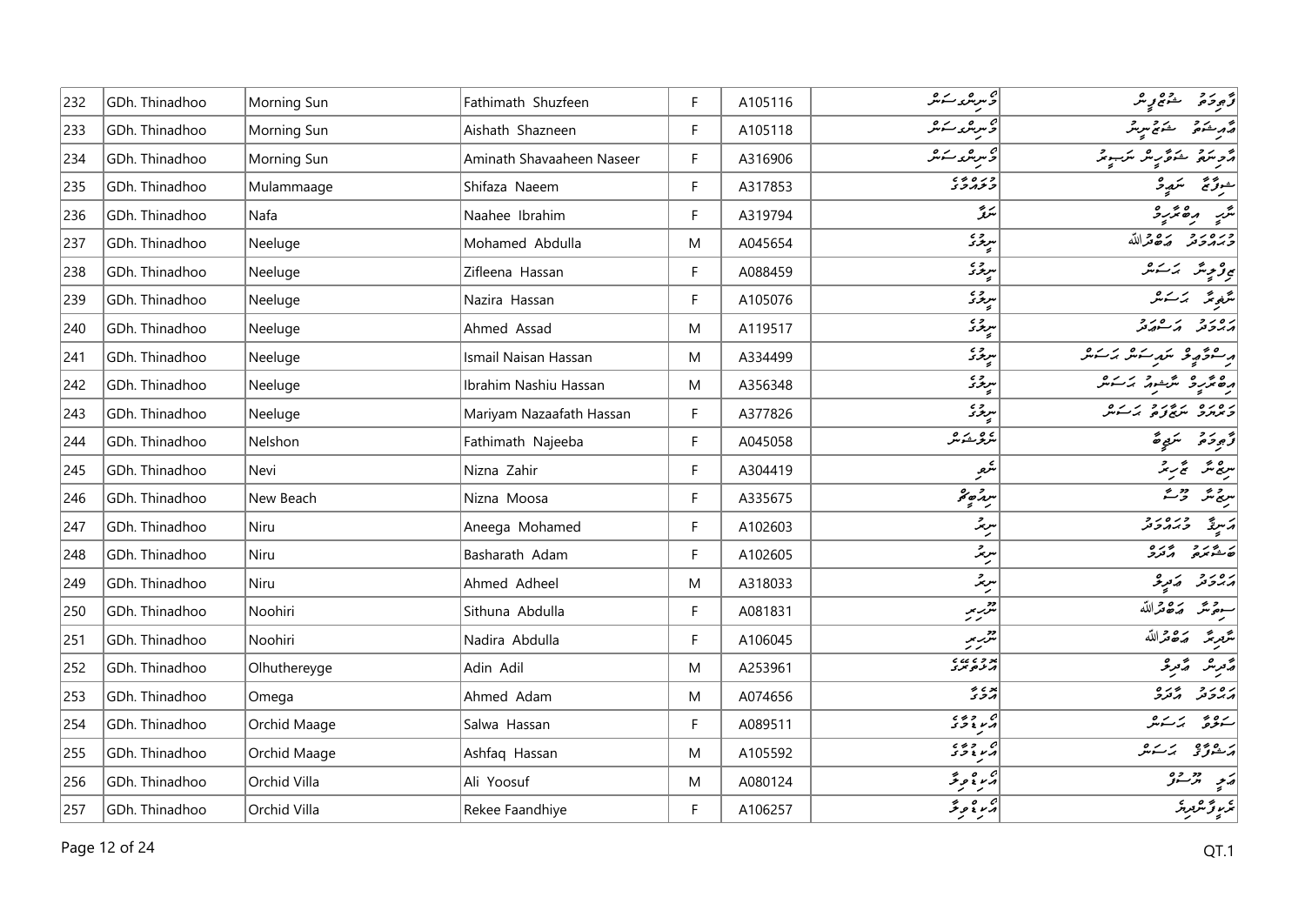| 258 | GDh. Thinadhoo | Pool Vaadhee    | Tha'ath Abdul Muhusin       | F  | A151896 | ده ه پر<br>  زمره مړ                     | در ده ده ده ده .<br>جمه ده مورد د ب                                        |
|-----|----------------|-----------------|-----------------------------|----|---------|------------------------------------------|----------------------------------------------------------------------------|
| 259 | GDh. Thinadhoo | Pool Vaadhee    | Rifath Abdul Muhusin        | M  | A162707 | ده و د<br>  ز تره در                     | ر ۲۰۰ د دوه وه مر<br>مروزه د مورد د                                        |
| 260 | GDh. Thinadhoo | Pool Vaadhee    | Mariyam Shareefa            | F. | A306325 | ده و د<br>  ز تره در                     | دەرە خىرۇ                                                                  |
| 261 | GDh. Thinadhoo | Pool Vaadhee    | Shaja'ath Abdul Muhusin     | M  | A306328 | ده و د<br>  ز ژوگور                      | ر در دره ده ده ده به در در در استان کرد.<br>مشوقه در در هاند بر در در سوسر |
| 262 | GDh. Thinadhoo | Rally House     | Ihusaan Hussain             | M  | A317103 | ا پر پر بر دی <sub>.</sub><br>انگرچریر ک | مەئەشكىر بەسىمبەش                                                          |
| 263 | GDh. Thinadhoo | Rally House     | Ifaga Abdulla               | F  | A341104 | ى <sub>گىرىم</sub> ر 2 گ                 | مرتزقته وكاله كالله                                                        |
| 264 | GDh. Thinadhoo | Ranveli         | Mariyam Rauhath Ahmed       | F  | A304417 | برءء                                     | נסנס נספר נסנר<br>כמתכ מפנים הנכת                                          |
| 265 | GDh. Thinadhoo | Red Half        | Mohamed Shareef             | M  | A077521 | ړه ۶ وه<br>مرغ گرنو                      | ورەرو شەرۇ                                                                 |
| 266 | GDh. Thinadhoo | <b>Red Half</b> | Sharafath Mohamed           | F  | A167181 | ، ە ە بە ە<br>ئىر يا ئىرتى               | شهرد وره رو<br>شهروه وبردونر                                               |
| 267 | GDh. Thinadhoo | Red Half        | Thamseera Ahmed             | F. | A259699 | ، ه و و ه<br>مر ډ گر                     | د و ب په ۲۶۲۶ ک                                                            |
| 268 | GDh. Thinadhoo | Red Half        | Ismail Aeed Mohamed         | M  | A379959 | ه ه ه ه ه<br>مو ډېمونو                   | ג פיציק ב הקיב כמחכת                                                       |
| 269 | GDh. Thinadhoo | Red Hill        | Safiyya Mohamed             | F. | A317516 | ه ه د و<br>مرو ر                         | התנהל בגםנים                                                               |
| 270 | GDh. Thinadhoo | Red Hill        | Ahmed Wajeeh                | M  | A330687 | ې ه بر د<br>مرغ سر                       | د ۱۵ د مې چه کال                                                           |
| 271 | GDh. Thinadhoo | Red Home aage   | Mohamed Rasheed             | M  | A066776 | ، ه ۵ ۵ ۵ و<br>بو ډ ر ۳ د د              | ورەر ئەرشوتە                                                               |
| 272 | GDh. Thinadhoo | Red Rose        | Ibreeza Ismail              | F  | A338348 | ړ ه 0 ه<br>مرغ مربع                      | أرصية وصحيح                                                                |
| 273 | GDh. Thinadhoo | Reyva           | Maryam Milhath Gudurathulla | F  | A318431 | یں پر<br>مجرحہ                           | ره ره و و د و و د و الله                                                   |
| 274 | GDh. Thinadhoo | Ridhali         | Mariyam Thurufath           | F. | A305261 | برتزمر                                   | ر ه ر ه د د د<br>تر بر ر ه برو ه                                           |
| 275 | GDh. Thinadhoo | Ridhali         | Ismail Farhan               | M  | A317393 | برتزمر                                   | ر عۇرپۇ كەيرىگە                                                            |
| 276 | GDh. Thinadhoo | Rihiveli        | Aminath Rishama Shareef     | F. | A310042 | ىررى<br>ئرىر قىمىز                       | أأولكم للمستكر المستمر                                                     |
| 277 | GDh. Thinadhoo | Rihiveli        | Fathmath Rusthuma Shareef   | F  | A317511 | ىرر <sub>ئ</sub> ىجى<br>مەركى            | و دو و ووه در و.<br>ژوده بر موځ شرېږو                                      |
| 278 | GDh. Thinadhoo | Roashan         | Aminath Shafra              | F  | A330484 | ترىئەنگە                                 | ړې سره شووند                                                               |
| 279 | GDh. Thinadhoo | Rose House      | Aminath Jeeza               | F  | A041203 | ە يەر دەپ                                | أثرم تمريح ويح                                                             |
| 280 | GDh. Thinadhoo | Rose House      | Abdulla Waheed              | M  | A104637 | ەر مەر <i>جە</i>                         | ەھىراللە<br>ءَ ٻريمر                                                       |
| 281 | GDh. Thinadhoo | Rose House      | Maid Waheed                 | M  | A253833 | ە يەر دەپ                                | وحمد والمحامد وتر                                                          |
| 282 | GDh. Thinadhoo | Rose House      | Raulath Waheed              | F  | A385735 | ەر مەر <i>جە</i> ر                       | ر د در د<br>برد خود کورند                                                  |
| 283 | GDh. Thinadhoo | Rozy            | Ahmed Nisah                 | M  | A319067 | جميح                                     | أرەر دىرگە                                                                 |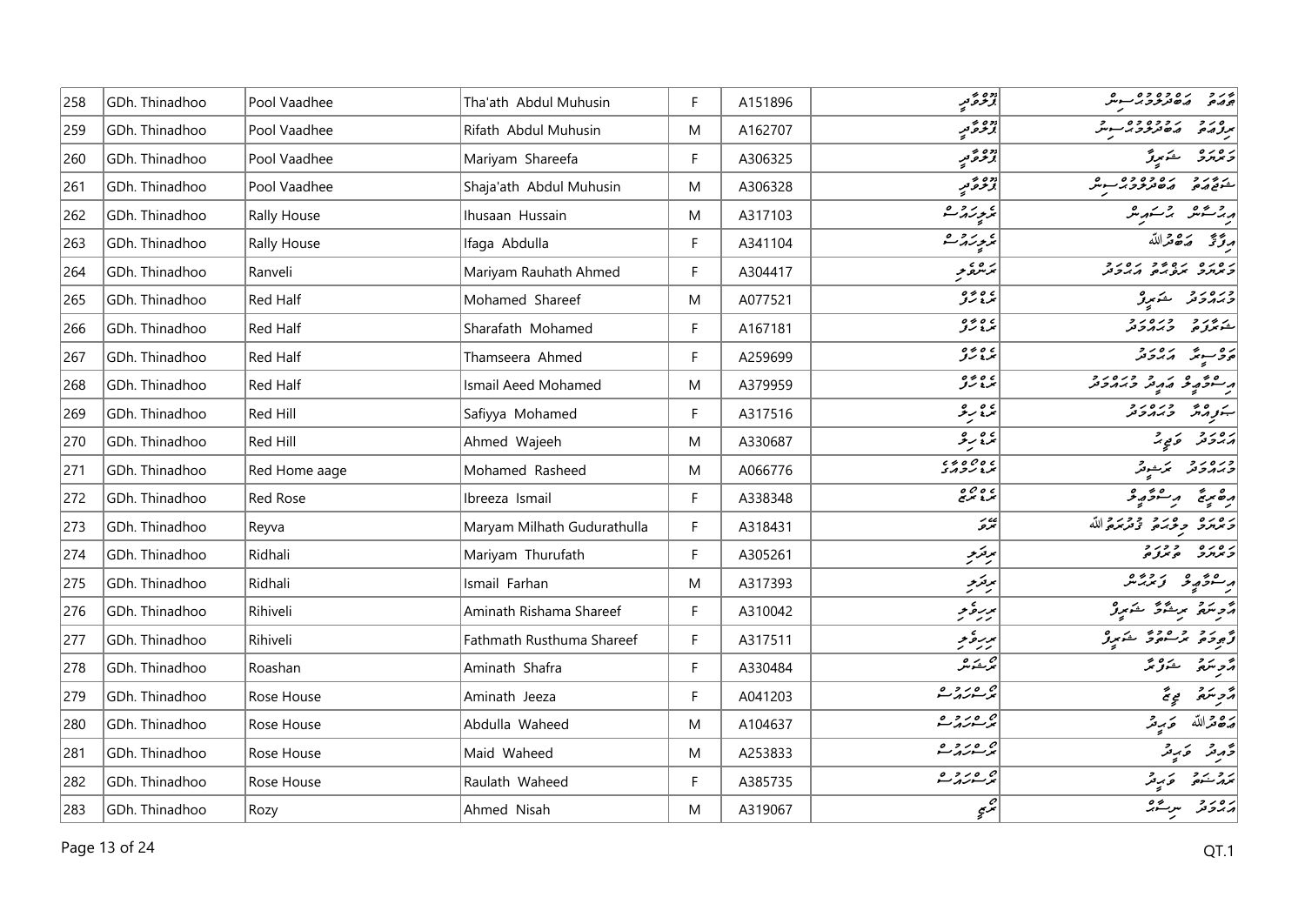| 284 | GDh. Thinadhoo | Rozy       | Fathmath Nazahath        | F  | A319068 | احيي                        | أقبورة شرورة                                                                                              |
|-----|----------------|------------|--------------------------|----|---------|-----------------------------|-----------------------------------------------------------------------------------------------------------|
| 285 | GDh. Thinadhoo | Rozy       | Samdooh Mohamed          | M  | A319232 | اچې                         | ر ه دده<br>سوو تور<br>و ر ه ر و<br><i>و پر</i> و تر                                                       |
| 286 | GDh. Thinadhoo | Salt Villa | Thahmeena Khalid         | F  | A056007 | <u>موء وءَ</u>              | أترقر يثمر المتحوفر                                                                                       |
| 287 | GDh. Thinadhoo | Saveyraa   | Aishath Sara             | F. | A026645 | ر ن پر<br>سوح بو            | ۇرىشقى سىتىر                                                                                              |
| 288 | GDh. Thinadhoo | Saveyraa   | Fathimath Zahuwa Fahumee | F  | A317242 | ر ، ،<br>سنوچ               | توجده برده ترزح                                                                                           |
| 289 | GDh. Thinadhoo | Sea Shore  | Mohamed Rasheed          | M  | A068341 | اب چیمبر<br>مح              | وره رو کرشونر<br>وبردونر کرشونر                                                                           |
| 290 | GDh. Thinadhoo | Seiko      | Shumrath Ahmed           | F  | A105527 | $rac{c}{\sqrt{2}}$          | وه رو ده رو<br>شو <i>و بو</i> بر برا                                                                      |
| 291 | GDh. Thinadhoo | Semee      | Ibrahim Shareef          | M  | A027115 | يحمو                        | رەت <sub>ىرىد</sub> ە ش <sub>ىرى</sub> ۋ                                                                  |
| 292 | GDh. Thinadhoo | Semee      | Abdulla Hassan           | M  | A281622 | سكوحي                       | برە تراللە<br>برسەنگە                                                                                     |
| 293 | GDh. Thinadhoo | Shaihaa    | Mariyam Shafa            | F  | A167645 | ڪورٿ                        | ترەرە شۇگ                                                                                                 |
| 294 | GDh. Thinadhoo | Shaihaa    | Hussain Shairaf Shareef  | M  | A342696 | ڪورگ                        | رج سكر بكر مكر يكر كور مكر كور كر بالمحر و بالمحر بالمحر بالمحر بالمحر بالمحر بالمحر بالمحر بالمحر بالمحر |
| 295 | GDh. Thinadhoo | Side Beach | Fathimath Sakeena        | F. | A069679 | سەر جەمھ                    | ڙوچو سُرسڙ                                                                                                |
| 296 | GDh. Thinadhoo | Side Beach | Ruwaidha Shareef         | F  | A104655 | سەر ؟ ھەمچ                  | بمقهرة المشهرة                                                                                            |
| 297 | GDh. Thinadhoo | Sincorner  | Mohamed Zaid             | M  | A158832 | ۔<br>۔میرنا میٹر پر         | כנים בי הנית                                                                                              |
| 298 | GDh. Thinadhoo | Sindh      | Mariyam Samhath Shareef  | F  | A253817 | ۔ مگرفر                     | رەرە رەرد شەرد                                                                                            |
| 299 | GDh. Thinadhoo | Sine       | Ahmed Zahir              | M  | A000455 | سەرىتر                      | ره رو پر د<br>مدد در سمبر                                                                                 |
| 300 | GDh. Thinadhoo | Sine       | Ali Ahusan Ahmed         | M  | A340314 | سەرىتر                      | كمجمع كمركز متراكب ورواح                                                                                  |
| 301 | GDh. Thinadhoo | Sleet      | Aminath Abdulla          | F  | A125224 | سكورة                       | مُحْرِسَهُمْ مُهَ صْلَاللّه                                                                               |
| 302 | GDh. Thinadhoo | Snow Drop  | Khadeeja Zuhaira         | F. | A102406 | <u>ه جوه بيوه</u>           | تزمريح بمرتمر                                                                                             |
| 303 | GDh. Thinadhoo | Snow Drop  | Nadiya Mohamed Shareef   | F. | A102633 | ه ۵ ه موه<br>سرمبر و مور    | شريد ورەرو خىرو                                                                                           |
| 304 | GDh. Thinadhoo | Snow Drop  | Ahmed Nadheem Mohamed    | M  | A318181 | ه ۵ ه موه<br>سرمانو نمربر   | גפגב <sub>י</sub> ת <sub>אק</sub> פ בגבבת                                                                 |
| 305 | GDh. Thinadhoo | Snow Drop  | Nafhath Mohamed          | F  | A318182 | ه ۵ ه موه<br>سرمبر و موړ    | ره رو دره رو<br>سرزره وبردونر                                                                             |
| 306 | GDh. Thinadhoo | Snow Drop  | Hussain Nasooh Mohamed   | M  | A318190 | <u>ه ۶</u> ه بره<br>سرمند و | و کرمر شر دو و در ۲۵ در و                                                                                 |
| 307 | GDh. Thinadhoo | Snow Drop  | Ismail Nawras Mohamed    | M  | A318199 | ه ۵ و موه<br>سرمبر و مور    | ر مشرور ده در ۲۵۷۵ در د                                                                                   |
| 308 | GDh. Thinadhoo | Sun Front  | Assad Mohamed            | M  | A316963 | ر ۵ <i>۵ د</i> ۵۵           | ג פינ כנסגב<br>ג' המינג בגמבינ                                                                            |
| 309 | GDh. Thinadhoo | Surooru    | Hawwa Ali Didi           | F  | A100541 | د دو د<br>سومرس             | ره و گرورو<br>  پرکرو گرورو                                                                               |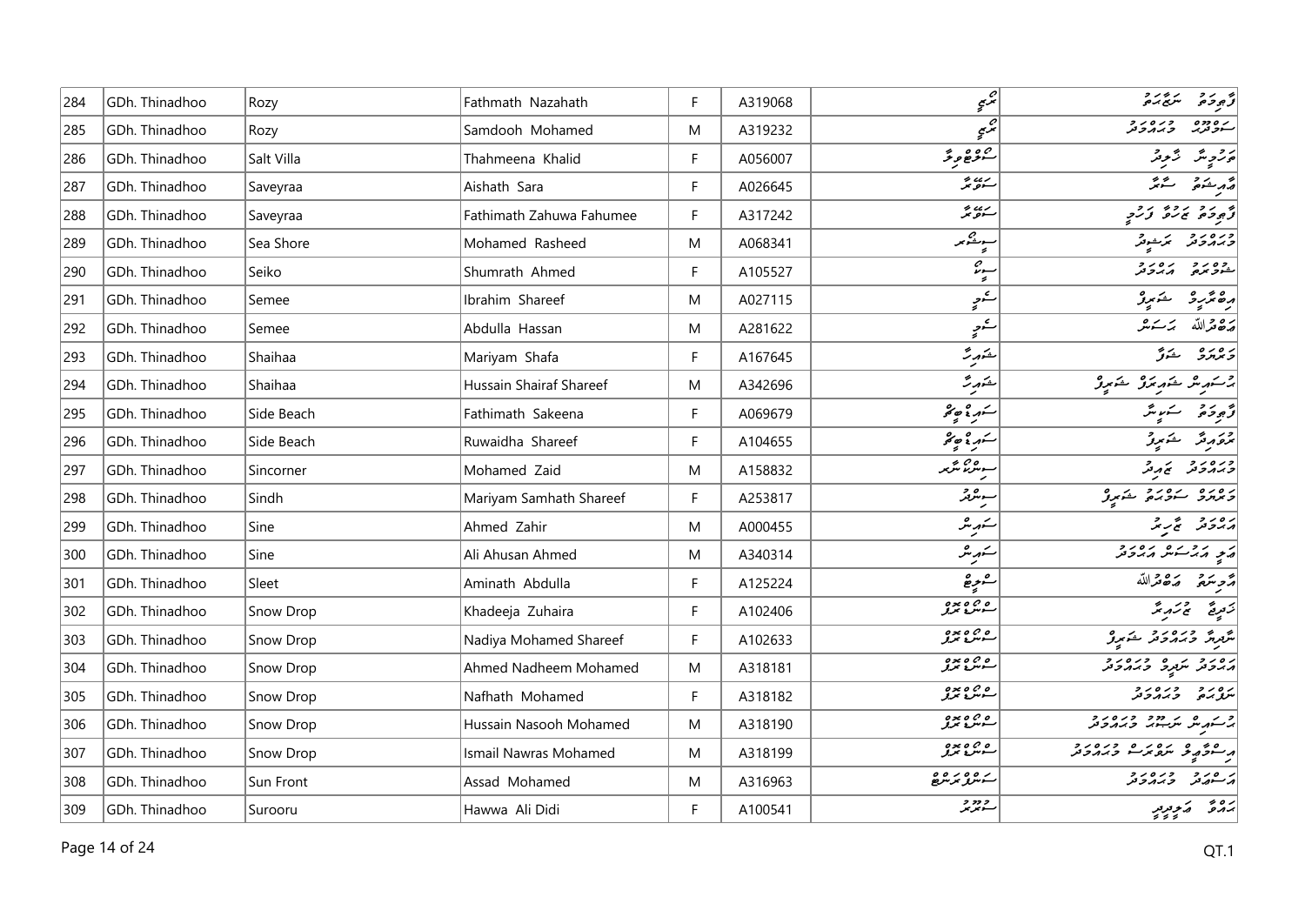| 310 | GDh. Thinadhoo | Thaageedhoshuge    | Mohamed Jamsheed            | M           | A065270 | ا په سور د ،<br>موږ تر سر د  | ورەرو رەئيوتر                                        |
|-----|----------------|--------------------|-----------------------------|-------------|---------|------------------------------|------------------------------------------------------|
| 311 | GDh. Thinadhoo | Thaageedhoshuge    | Mohamed Abdulla             | M           | A075469 | پر پودې<br>  هم په مرد       | ورەرو رەقراللە                                       |
| 312 | GDh. Thinadhoo | Thaageedhoshuge    | Lamrath Abdulla             | F           | A121855 | په پوو ،<br>د کوتر تر ک      | يحرمره مكافرالله                                     |
| 313 | GDh. Thinadhoo | Thaaif             | Fathmath Azfa Naeem         | F           | A369626 | ء<br>مومو                    | وجي ده ده و سمده                                     |
| 314 | GDh. Thinadhoo | Thank              | Hassan Zahid Mohamed Naeem  | M           | A306194 | ړه ه ه<br>حوس                | يُرَ يُمَسُ لِجُ رِوْ وَيَا وَيَا وَ لَهُ اللَّهِ وَ |
| 315 | GDh. Thinadhoo | Thank              | Aishath Zauna Naeem         | F           | A306195 | ړه ه<br>حوسربر               | و المستوفى فرام من مكروث                             |
| 316 | GDh. Thinadhoo | Theesree           | Lubanath Ali                | F           | A317696 | موڪمبر<br>تو                 | وەيرو كې                                             |
| 317 | GDh. Thinadhoo | Theveli            | Mohamed Siyah Shameem       | M           | A039698 | ەءىر                         | وره د و سرگر شکوری                                   |
| 318 | GDh. Thinadhoo | Theveli            | Aishath Afriha Shameem      | $\mathsf F$ | A151141 | ه ء<br>حوحومو                | وأرشكتم وكالمراكب المكوفة                            |
| 319 | GDh. Thinadhoo | Theveli            | Hawwa Yumun Shameem         | $\mathsf F$ | A260969 | ەءىر                         | رەپ دوھ شەرو                                         |
| 320 | GDh. Thinadhoo | Theveli            | Khadheeja Mohamed Saeed     | F           | A306156 | ەءىر                         | زىرە درەرد رەر                                       |
| 321 | GDh. Thinadhoo | Theveli            | Ahmed Siad Shameem          | M           | A306158 | ءء                           | أرور و سورتر ځوچ                                     |
| 322 | GDh. Thinadhoo | Theveli            | Abdulla Shiyan Shameem      | Μ           | A306159 | ه ه ه مو<br> حوظر مو         | ح صحرالله خومره عن و ح                               |
| 323 | GDh. Thinadhoo | Theveli            | Ibrahim Mustha a'an Shameem | Μ           | A306160 | ء ۽<br>موھو                  |                                                      |
| 324 | GDh. Thinadhoo | Theveli            | Ismail Sharih Shameem       | M           | A306161 | ه ء<br>حوحومو                | ر مو د د مورد مود و                                  |
| 325 | GDh. Thinadhoo | Theveli            | Mariyam Shaneen Shameem     | F           | A306162 | ه ء<br>حوحومو                | ره ره شور شوده                                       |
| 326 | GDh. Thinadhoo | Thoori             | Sarahath Rasheed            | F.          | A304219 | دد<br>حوسر                   | سكانور والمتحر المتحر وتر                            |
| 327 | GDh. Thinadhoo | Three Lines        | Mohamed Azeez               | M           | A075219 | ە بىر <i>خ</i> ەر بىرىشە     | ورورد كميء                                           |
| 328 | GDh. Thinadhoo | <b>Three Lines</b> | Lamya Mohamed Azeez         | F.          | A253892 | ە بېرى <i>خەر</i> بىرىشە     | גם בנסגב גב<br>בכת כממכת באש                         |
| 329 | GDh. Thinadhoo | Three Lines        | Azhan Azeez                 | M           | A317119 | ە بېرى <i>خەر</i> بىرىشە     | ە ئەرەپىر بەر ئە                                     |
| 330 | GDh. Thinadhoo | Three Lines        | Lauha Azeez                 | F           | A317120 | ە بېرى <i>خەر</i> بىرىشە     | كروثه كالميء                                         |
| 331 | GDh. Thinadhoo | Three Star         | Muruthala Mohamed           | M           | A095763 | هو بير شوځ بر                | وور به وره دو                                        |
| 332 | GDh. Thinadhoo | Three Star         | Ali Mohamed                 | M           | A335731 | م <sub>وسی</sub> ر مقیمہ<br> | دو دره دو                                            |
| 333 | GDh. Thinadhoo | <b>Town Villa</b>  | Shurufa Rasheed             | F           | A349751 | ىز قرى <i>مۇ</i> ئى          | الشريرو كراميرور<br>المستوفر                         |
| 334 | GDh. Thinadhoo | Udha               | Sharima Hassan              | F           | A105844 | پر تر                        | شۇپرۇ    ياسكىر                                      |
| 335 | GDh. Thinadhoo | Udha Asseyri       | Irshad Mohamed              | M           | A105852 | د ربره عب <sub>ر</sub>       | د عرشور وره د و<br>د عرشوگر او چرکرونر               |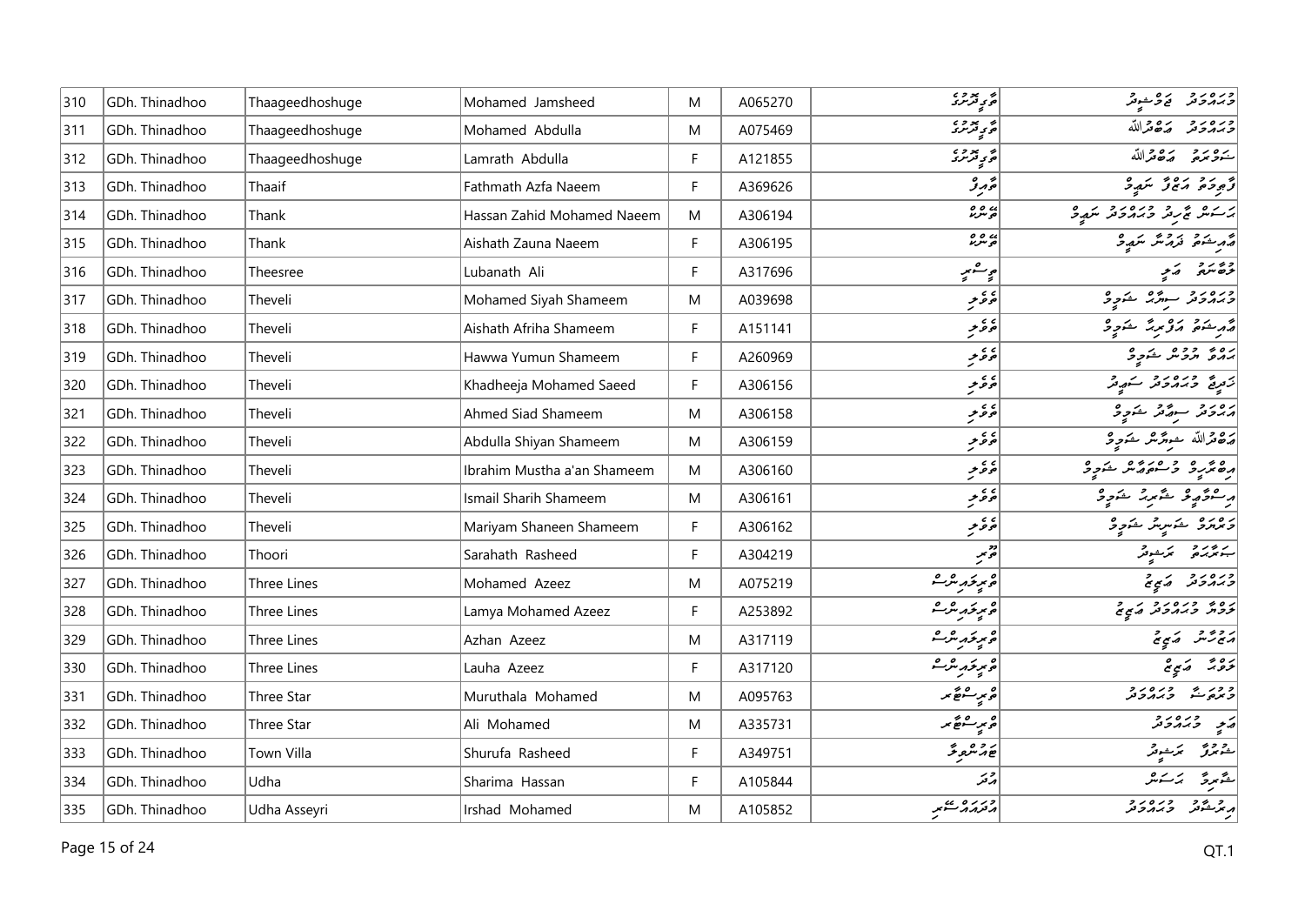| 336 | GDh. Thinadhoo | <b>Udhuhey Thari</b> | Zuhurath Naseem                  | E           | A317471 | د وړ، ر<br>پر توريخ مر                        | د د بر د<br>مح ر <del>ب</del> ر د<br>ىئرسەۋ                           |
|-----|----------------|----------------------|----------------------------------|-------------|---------|-----------------------------------------------|-----------------------------------------------------------------------|
| 337 | GDh. Thinadhoo | Udhuheykokaa         | Mohamed Rasheed                  | M           | A105688 | و وړی پوځ<br>پر لار د کا                      | و ره ر و<br><i>و پر</i> و تر<br>بخرشدقر                               |
| 338 | GDh. Thinadhoo | Udhuheykokaa         | Aminath Rasheeda                 | F           | A105689 | و وړي پوځ<br>پر تور ر                         | أثر حريره<br>بمرشوقر                                                  |
| 339 | GDh. Thinadhoo | Uncorner             | Fathmath Ahmed                   | F           | A317744 | ىر ەم بىر<br>مەسرىيا سىر                      | بر ٥ پر و<br>م <i>ر</i> بر <del>و</del> تر<br>وٌجوحَ حو               |
| 340 | GDh. Thinadhoo | Vadhooraa            | Mariyam Shaushath                | F           | A317537 | ر دو پر<br>ح <sup>5</sup> مر پر               | ر ه ر ه<br><del>د</del> بربرگر<br>ے پر 2 مرکز 2<br>مشترکہ شہران       |
| 341 | GDh. Thinadhoo | Veheli               | Alfeen Adnan Ismail              | F           | A102592 |                                               | ג' צ' ג' ג' ג' ג' ג' ג' ג' ג' ג' ג' ג' ג'                             |
| 342 | GDh. Thinadhoo | Veheli               | Almas Adnan Ismail               | F           | A102594 | ءيج                                           | ره ده در دوره مرسوم و                                                 |
| 343 | GDh. Thinadhoo | Velagalaa            | Mariyam Nihayath Abdullah        | F           | A316685 | ە ئەترىپى<br>ھايترى ئى                        | و مره سرگرد و دورالله                                                 |
| 344 | GDh. Thinadhoo | Velidhooge           | Abdul Hameed                     | M           | A105846 | ه وده<br>د عرفری                              | ر ه د و ر<br>م ه مرو بر د مر                                          |
| 345 | GDh. Thinadhoo | Velidhooge           | Madheeh Abdul Majeed             | M           | A254003 | ه وده<br>د عرفری                              | ر در ده وور د د                                                       |
| 346 | GDh. Thinadhoo | Veligamu Aage        | Mohamed Shirhaan Abdul<br>Muhsin | M           | A306317 | ې پر د وي<br>مرکز څه د                        | ورەروبە ھەم رەۋە دەپ<br><i>ويەم</i> ونر شېرىرىش مەھەر <i>بوچى</i> سىش |
| 347 | GDh. Thinadhoo | Venusge              | Mohamed Waheed                   | M           | A035872 | اءٍ پرَتَّنُو                                 | ورەر دىر د                                                            |
| 348 | GDh. Thinadhoo | Venusge              | Fathimath Hassan                 | F           | A306167 | وپئرسوي                                       | ۇ بوز ۋ                                                               |
| 349 | GDh. Thinadhoo | Venusge              | Mariyam Waheed                   | F           | A306207 | وپئرسوی                                       | رەرە رېر                                                              |
| 350 | GDh. Thinadhoo | Venusge              | Aishath Waheed                   | F           | A306208 | اءٍ پرَتَّبُو                                 | مەرشىقى كۆپەتر                                                        |
| 351 | GDh. Thinadhoo | Venusge              | Nashma Waheed                    | $\mathsf F$ | A306209 | <sub>حو</sub> مترے د                          | أَسْرَشُوشُ وَرِيْرُ                                                  |
| 352 | GDh. Thinadhoo | Venusge              | Nasha Waheed                     | F           | A306210 | <sub>حو</sub> مترے تح                         | سَرَحْتُمْ - حَرِيْرٌ                                                 |
| 353 | GDh. Thinadhoo | Veshi                | Mohamed Nahil Hamdhy             | M           | A336842 | ء<br>حوسر                                     | ورەرو شرق ئەۋىر                                                       |
| 354 | GDh. Thinadhoo | Vidhuvaruge          | Lausha Hussain                   | F           | A329810 | و د و ء<br>ج <sup>و</sup> ر و بر <sub>ک</sub> | لحرم شكر جر سكور مثل                                                  |
| 355 | GDh. Thinadhoo | Villa De Light       | Najida Abdulla                   | F           | A081899 | وقربوجرء                                      | مثرم <i>قرقة مت</i> صر الله                                           |
| 356 | GDh. Thinadhoo | Villa De Light       | Ahmed Abdulla                    | M           | A114697 | وقرو بخبره                                    | برورد بره قرالله                                                      |
| 357 | GDh. Thinadhoo | Villa De Light       | Abdulla Ali                      | M           | A155657 | وقحو خرمره                                    | برة والله برَمِ                                                       |
| 358 | GDh. Thinadhoo | Villa De Light       | Aminath Hassan                   | F           | A306164 | وقحو خرمره                                    | أأزويتهم برسكتر                                                       |
| 359 | GDh. Thinadhoo | Villa De Light       | Nahidha Abdulla                  | F           | A306168 | وقروخهره                                      | ىتزىرىتر<br>ەھىراللە                                                  |
| 360 | GDh. Thinadhoo | Villa De Light       | Nafiz Abdulla                    | M           | A306169 | وقرو بخرموهج                                  | <i>سَّعْدِ مَنْ</i> صَحْرَاللَّه                                      |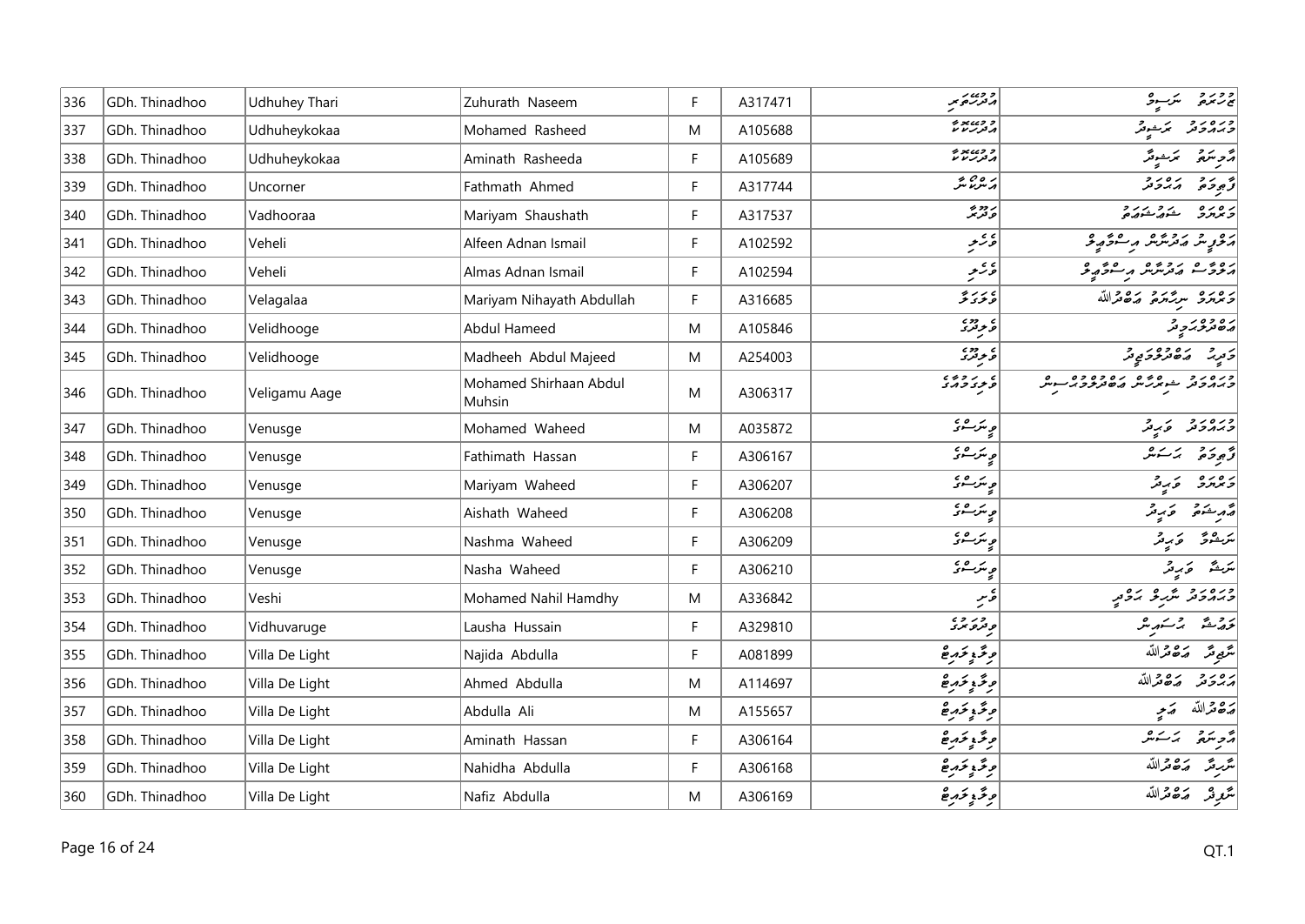| 361 | GDh. Thinadhoo | Villa De Light      | Nashatha Abdulla         | F. | A306172 | وقرو بخرمره                                                                                                                                                                                                                                                                                                                                                                                                                                                                                                  | سَرَحْتُمُّ مَرْهُ قَرَاللَّهُ                |
|-----|----------------|---------------------|--------------------------|----|---------|--------------------------------------------------------------------------------------------------------------------------------------------------------------------------------------------------------------------------------------------------------------------------------------------------------------------------------------------------------------------------------------------------------------------------------------------------------------------------------------------------------------|-----------------------------------------------|
| 362 | GDh. Thinadhoo | Villa De Light      | Shafiz Abdulla           | M  | A306178 | وقحوخره                                                                                                                                                                                                                                                                                                                                                                                                                                                                                                      | شگوپور كەھەراللە                              |
| 363 | GDh. Thinadhoo | Villa De Light      | Ahmed Alyaan Moogil      | M  | A338213 | وقحوخره                                                                                                                                                                                                                                                                                                                                                                                                                                                                                                      | رەر د رەپەر دور و                             |
| 364 | GDh. Thinadhoo | Villa De Light      | Ma'aan Abdulla           | M  | A346958 | وقروخهره                                                                                                                                                                                                                                                                                                                                                                                                                                                                                                     | ترصص مكافرالله                                |
| 365 | GDh. Thinadhoo | Villa De Light      | Maaz Abdulla             | M  | A366813 | وقروخهره                                                                                                                                                                                                                                                                                                                                                                                                                                                                                                     | دسم م <i>م ه</i> م الله                       |
| 366 | GDh. Thinadhoo | Vina                | Mariyam Samra Hassan     | F  | A253834 | ە بىر                                                                                                                                                                                                                                                                                                                                                                                                                                                                                                        | رەرە بەەبۇ بەسەر                              |
| 367 | GDh. Thinadhoo | Vinares             | Hamsa Mohamed            | F  | A316918 | <sub>ع</sub> سر پر م                                                                                                                                                                                                                                                                                                                                                                                                                                                                                         | و ره ر و<br>تر <i>پر</i> وتر<br>رَوْبَةُ      |
| 368 | GDh. Thinadhoo | Vinares             | Sulaimaan Mohamed Hassan | M  | A316924 | ە ئىرىئەپ                                                                                                                                                                                                                                                                                                                                                                                                                                                                                                    | در ده دره در در و.<br>سرگرفتر وبرماور برستنگر |
| 369 | GDh. Thinadhoo | West Beach          | Aminath Adam             | F  | A104408 | وكسفوكم                                                                                                                                                                                                                                                                                                                                                                                                                                                                                                      | أروبترة<br>ە ئەترى                            |
| 370 | GDh. Thinadhoo | West Pole Iru       | Fathimath Rasheeda       | F. | A080893 | ړ وه ۵ ۵ و په د                                                                                                                                                                                                                                                                                                                                                                                                                                                                                              | ۇ بوزىر<br>كرشوقر                             |
| 371 | GDh. Thinadhoo | West Pole Iru       | Zummath Saleem           | F. | A163144 | ړ ه ه ۵ ه مر<br>و سومونو مر                                                                                                                                                                                                                                                                                                                                                                                                                                                                                  | 3 مەم<br>ئ<br>سەرد                            |
| 372 | GDh. Thinadhoo | West Side           | Hamzath Mohamed          | M  | A317673 | وكسقط ستهرع                                                                                                                                                                                                                                                                                                                                                                                                                                                                                                  | بر و بر د<br>بر د ښم<br>و رە ر د<br>تر پروتر  |
| 373 | GDh. Thinadhoo | White Hill          | Athifa Moosa             | F  | A317547 | ءَ ٻه ڇاپائه                                                                                                                                                                                                                                                                                                                                                                                                                                                                                                 | دريجه<br>ة وڙ                                 |
| 374 | GDh. Thinadhoo | White Leaf          | Ali Waheed               | M  | A037909 | ورء يور                                                                                                                                                                                                                                                                                                                                                                                                                                                                                                      | أەكىيە ئەرىتىلى                               |
| 375 | GDh. Thinadhoo | White Leaf          | Hassan Waheed            | M  | A048722 | ءَ <sub>مر</sub> ھ <sub>مح</sub> ور                                                                                                                                                                                                                                                                                                                                                                                                                                                                          | ر سەھرىقى ئەرى <i>ق</i> ر                     |
| 376 | GDh. Thinadhoo | White Leaf          | Aishath Arusha Ibrahim   | F. | A318451 | دَرِءِ بِرِدْ                                                                                                                                                                                                                                                                                                                                                                                                                                                                                                | د.<br>در شوه دیر شوه موسره                    |
| 377 | GDh. Thinadhoo | White Rose          | Aminath Zulfa            | F. | A074968 | $\begin{array}{ c } \hline \hline \end{array} \begin{array}{ c } \hline \end{array} \begin{array}{ c } \hline \end{array} \begin{array}{ c } \hline \end{array} \begin{array}{ c } \hline \end{array} \begin{array}{ c } \hline \end{array} \begin{array}{ c } \hline \end{array} \begin{array}{ c } \hline \end{array} \begin{array}{ c } \hline \end{array} \begin{array}{ c } \hline \end{array} \begin{array}{ c } \hline \end{array} \begin{array}{ c } \hline \end{array} \begin{array}{ c } \hline \$ | أأروسكم فلتحرج                                |
| 378 | GDh. Thinadhoo | White Rose          | Neeza Ibrahim            | F  | A105590 | ر ه ۵ م.<br><i>و د ه</i> برگ                                                                                                                                                                                                                                                                                                                                                                                                                                                                                 |                                               |
| 379 | GDh. Thinadhoo | <b>White Sand</b>   | Ishag Ibrahim            | M  | A046193 | ئەرەپ يە ۋە                                                                                                                                                                                                                                                                                                                                                                                                                                                                                                  | اربه مجيحة<br>ەرھەترىر <sup>ى</sup>           |
| 380 | GDh. Thinadhoo | <b>White Sand</b>   | Fathimath Didi           | F  | A096198 | وروسين                                                                                                                                                                                                                                                                                                                                                                                                                                                                                                       | و<br>ترج تر تر تو تو تو                       |
| 381 | GDh. Thinadhoo | <b>White Sand</b>   | Aishath Didi             | F  | A105286 | ئەرق شەھرە                                                                                                                                                                                                                                                                                                                                                                                                                                                                                                   | ر<br>په کر ڪو تو تو تو                        |
| 382 | GDh. Thinadhoo | <b>White Sand</b>   | Aminath Arshee           | F  | A304413 | وروعة                                                                                                                                                                                                                                                                                                                                                                                                                                                                                                        | ومسترد وكالمرسو                               |
| 383 | GDh. Thinadhoo | Yaagoothuge Dhekunu | Fathimath Ahmed          | F  | A104649 | به دد و د د د<br>افری هری تعریم س                                                                                                                                                                                                                                                                                                                                                                                                                                                                            | پرور و<br>ۇ بوز ئ                             |
| 384 | GDh. Thinadhoo | Yaagoothuge Dhekunu | Aishath Shamoona         | F. | A104650 | ه دد د د د د<br>بر د مړي تر په س                                                                                                                                                                                                                                                                                                                                                                                                                                                                             | شەھ ەدە ئېر<br>و د کرد د                      |
| 385 | GDh. Thinadhoo | Yardly              | Rushoona Rashad          | F. | A103424 | پر ہ <sub>و</sub><br>مربع مح                                                                                                                                                                                                                                                                                                                                                                                                                                                                                 | و دونر کرکے در<br>مرکش کرکشور                 |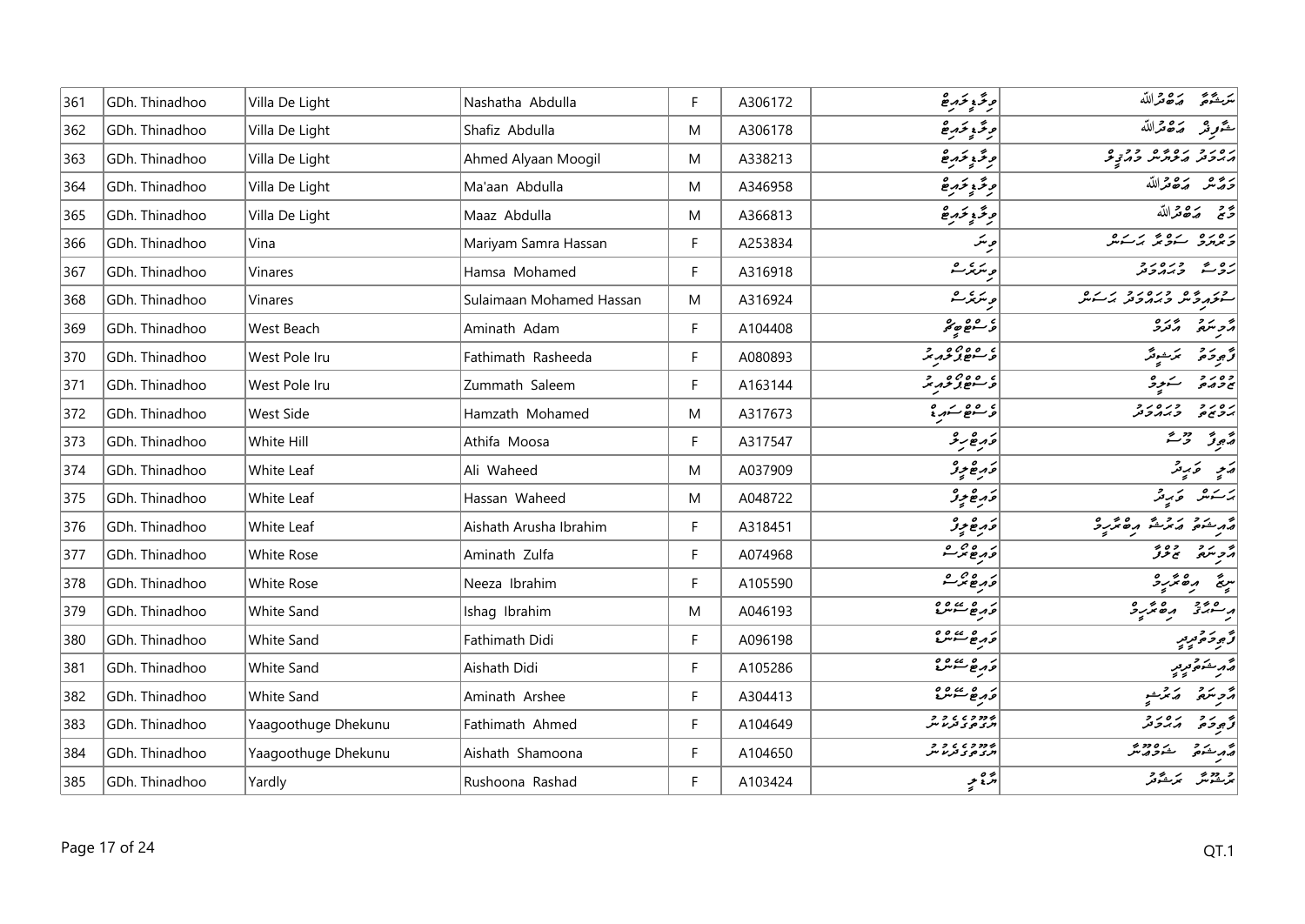## *w7qAn8m? sCw7mRo>u; wEw7mRw;sBo<*

| ' مرمر | 'يئرىثر: |
|--------|----------|
|        |          |
|        |          |
|        |          |

## *w7q9r@w7m> sCw7qHtFoFw7s; mAm=q7 w7qHtFoFw7s;*

| ىر تە | $\mathcal{O} \times$<br>$\sim$ | $\sim$<br>. . | لترنثر |
|-------|--------------------------------|---------------|--------|
|       |                                |               |        |
|       |                                |               |        |
|       |                                |               |        |

| انترنثر: | $^{\circ}$ | يبرهر | $^{\circ}$<br>سرسر |
|----------|------------|-------|--------------------|
|          |            |       |                    |
|          |            |       |                    |
|          |            |       |                    |

| ' ئىرتىر: | سر سر |  |
|-----------|-------|--|
|           |       |  |
|           |       |  |
|           |       |  |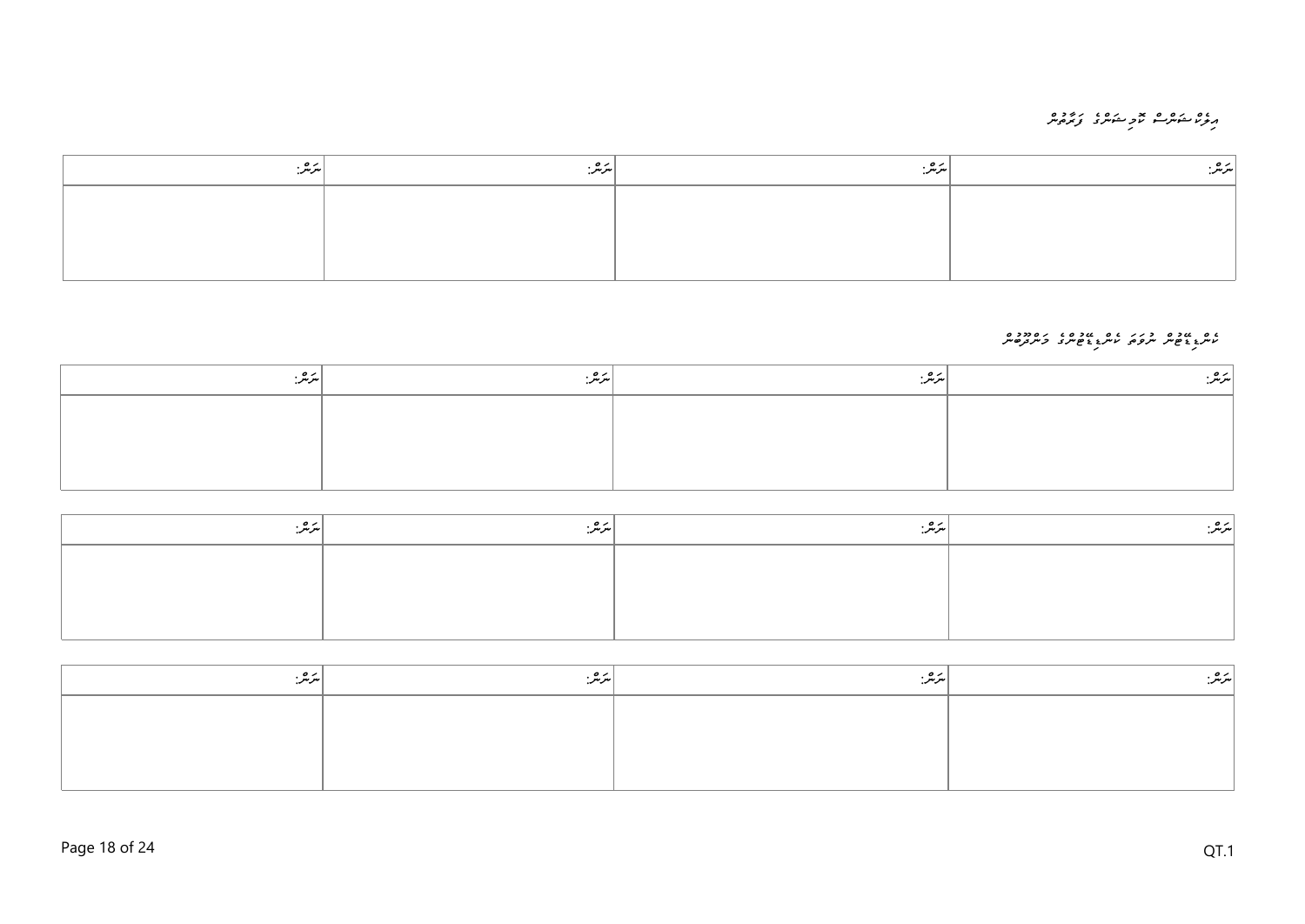| يزهر | $^{\circ}$ | ىئرىتر: |  |
|------|------------|---------|--|
|      |            |         |  |
|      |            |         |  |
|      |            |         |  |

| متريثر به | 。<br>'سرسر'۔ | يتزيترا | سرسر |
|-----------|--------------|---------|------|
|           |              |         |      |
|           |              |         |      |
|           |              |         |      |

| ىئرىتر. | $\sim$ | ا بر هه. | لىرىش |
|---------|--------|----------|-------|
|         |        |          |       |
|         |        |          |       |
|         |        |          |       |

| 。<br>مرس. | $\overline{\phantom{a}}$<br>مر مىر | يتريثر |
|-----------|------------------------------------|--------|
|           |                                    |        |
|           |                                    |        |
|           |                                    |        |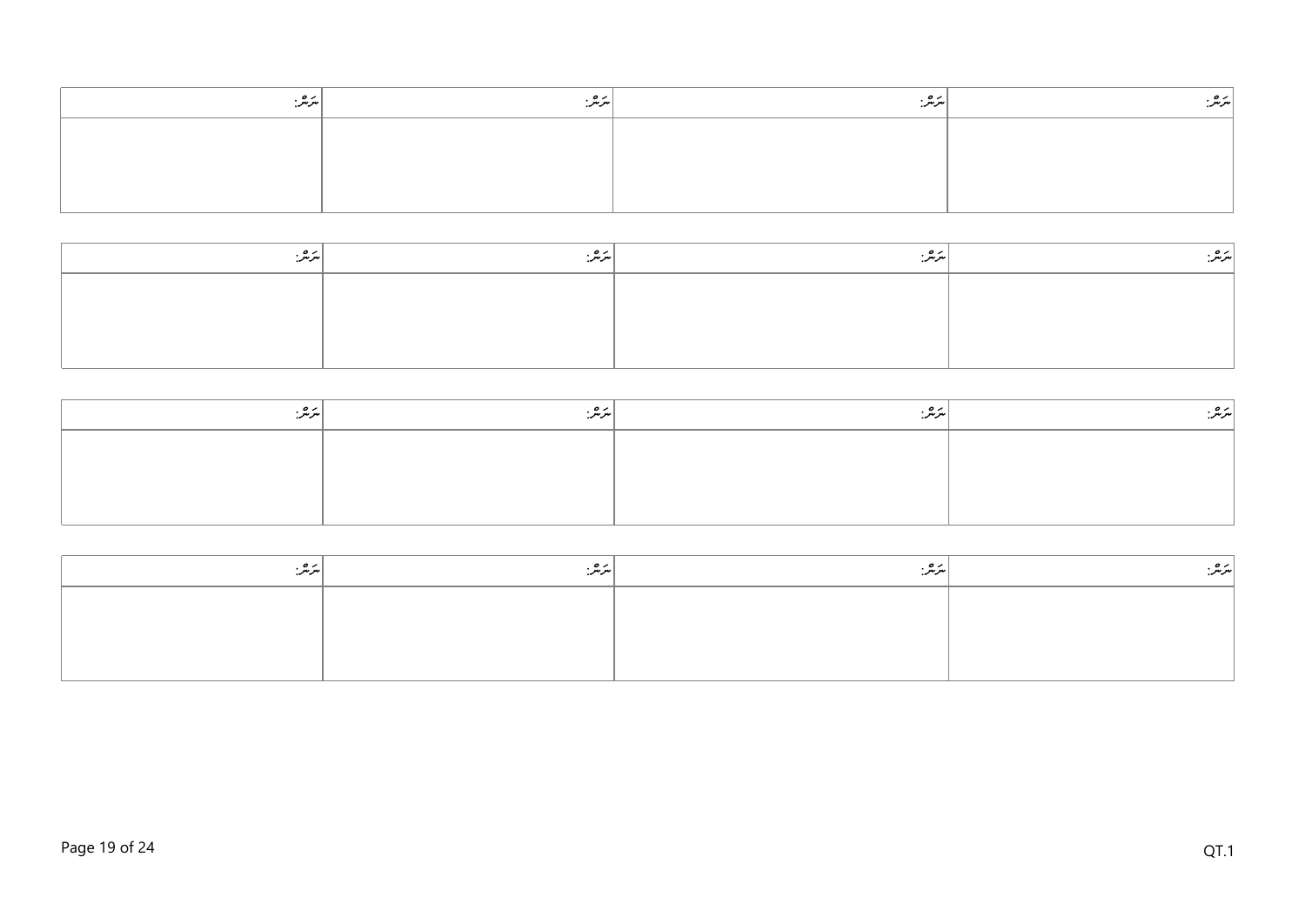| ير هو . | $\overline{\phantom{a}}$ | يرمر | اير هنه. |
|---------|--------------------------|------|----------|
|         |                          |      |          |
|         |                          |      |          |
|         |                          |      |          |

| ىر تىر: | $\circ$ $\sim$<br>" سرسر . | يبرحه | o . |
|---------|----------------------------|-------|-----|
|         |                            |       |     |
|         |                            |       |     |
|         |                            |       |     |

| 'تترنثر: | . .<br>يسمونس. |  |
|----------|----------------|--|
|          |                |  |
|          |                |  |
|          |                |  |

|  | . ه |
|--|-----|
|  |     |
|  |     |
|  |     |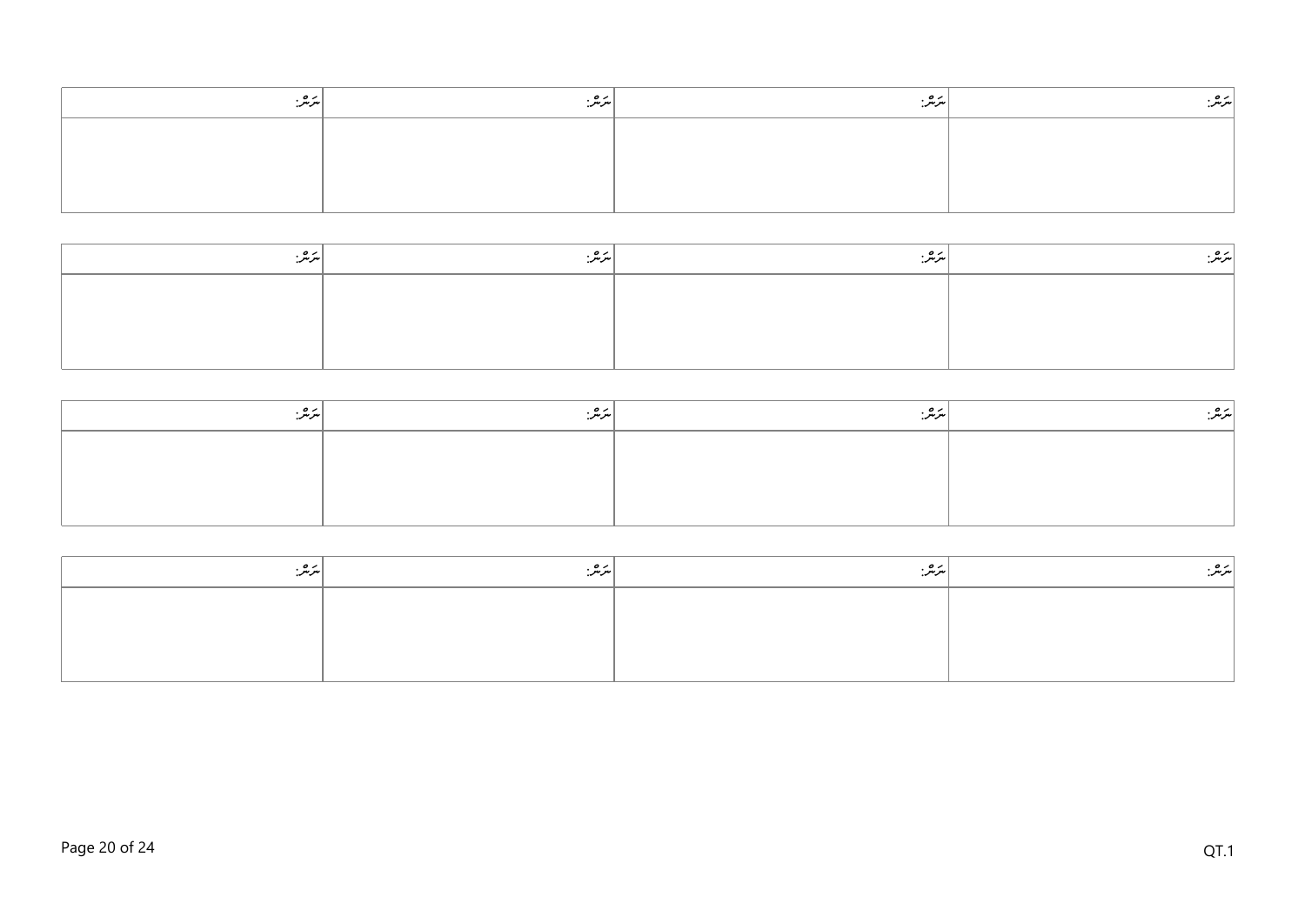| ير هو . | $\overline{\phantom{a}}$ | يرمر | اير هنه. |
|---------|--------------------------|------|----------|
|         |                          |      |          |
|         |                          |      |          |
|         |                          |      |          |

| ىر تىر: | $\circ$ $\sim$<br>" سرسر . | يبرحه | o . |
|---------|----------------------------|-------|-----|
|         |                            |       |     |
|         |                            |       |     |
|         |                            |       |     |

| 'تترنثر: | . .<br>يسمونس. |  |
|----------|----------------|--|
|          |                |  |
|          |                |  |
|          |                |  |

|  | . ه |
|--|-----|
|  |     |
|  |     |
|  |     |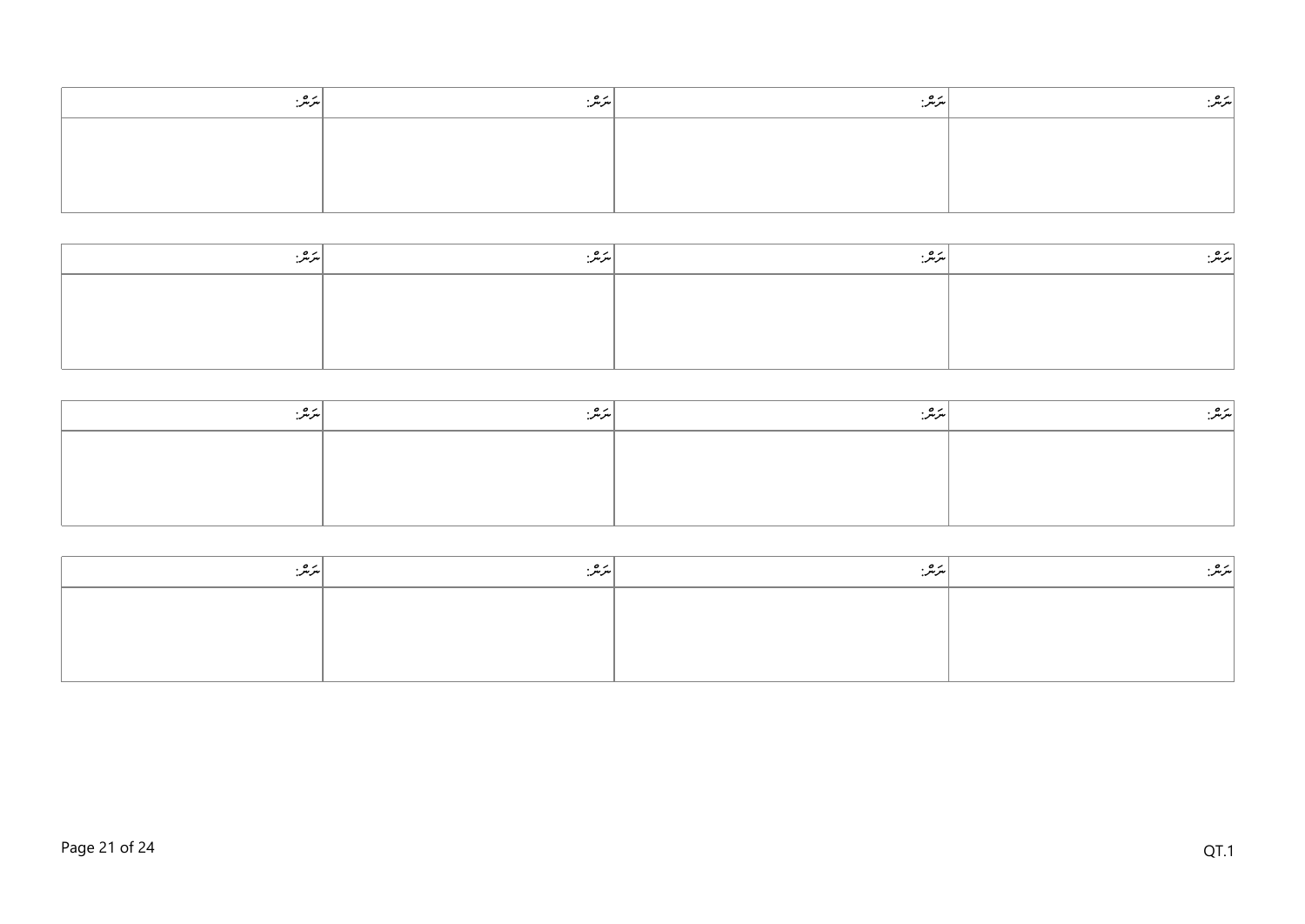| $\cdot$ | 。 | $\frac{\circ}{\cdot}$ | $\sim$<br>سرسر |
|---------|---|-----------------------|----------------|
|         |   |                       |                |
|         |   |                       |                |
|         |   |                       |                |

| يريثن | ' سرسر . |  |
|-------|----------|--|
|       |          |  |
|       |          |  |
|       |          |  |

| بره | $\overline{\phantom{a}}$ | $\sim$<br>َ سومس |  |
|-----|--------------------------|------------------|--|
|     |                          |                  |  |
|     |                          |                  |  |
|     |                          |                  |  |

| 。<br>. س | ىرىىر |  |
|----------|-------|--|
|          |       |  |
|          |       |  |
|          |       |  |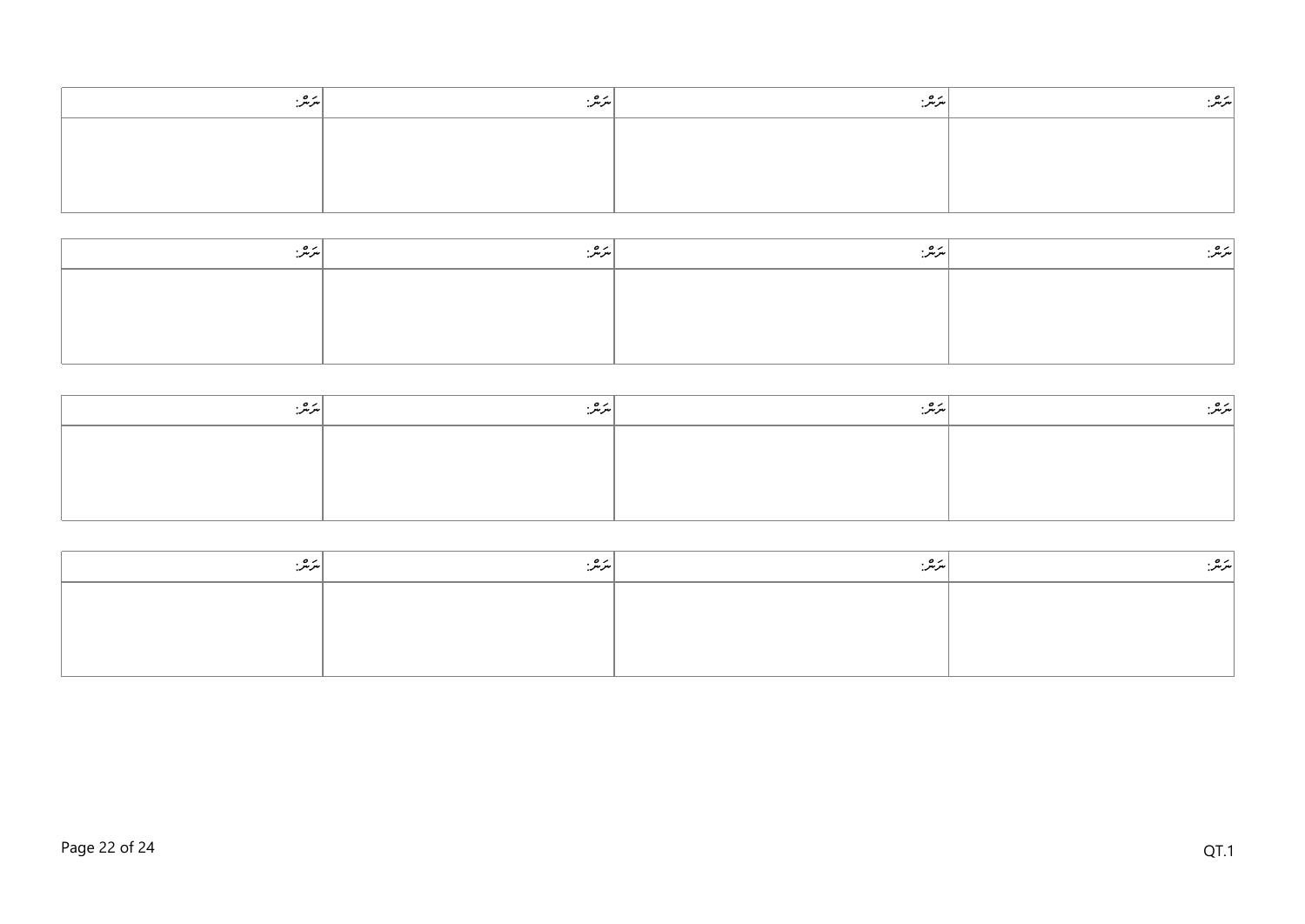| ير هو . | $\overline{\phantom{a}}$ | يرمر | اير هنه. |
|---------|--------------------------|------|----------|
|         |                          |      |          |
|         |                          |      |          |
|         |                          |      |          |

| ىر تىر: | $\circ$ $\sim$<br>" سرسر . | يبرحه | o . |
|---------|----------------------------|-------|-----|
|         |                            |       |     |
|         |                            |       |     |
|         |                            |       |     |

| 'تترنثر: | . .<br>يسمونس. |  |
|----------|----------------|--|
|          |                |  |
|          |                |  |
|          |                |  |

|  | . ه |
|--|-----|
|  |     |
|  |     |
|  |     |